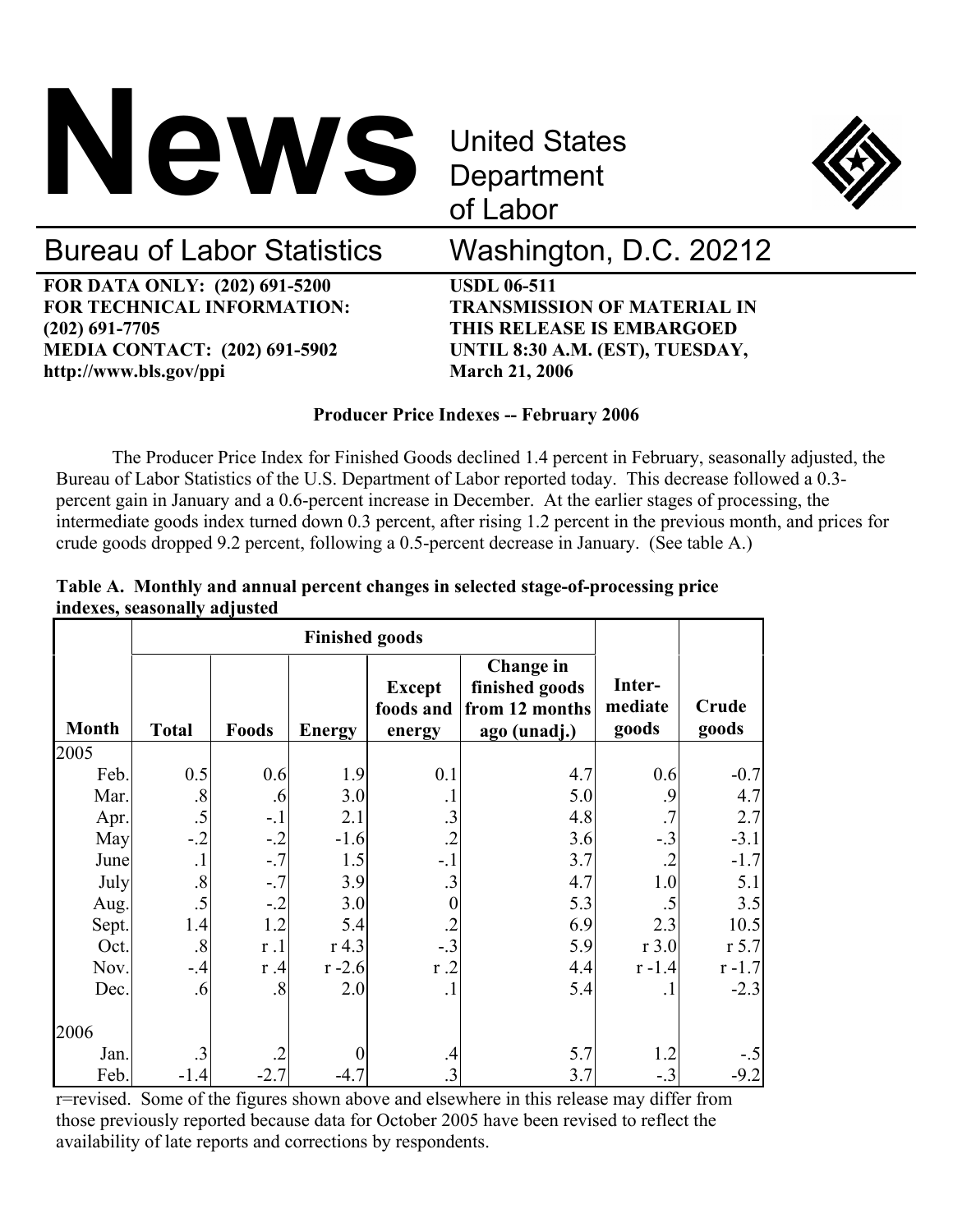Among finished goods in February, the index for energy goods fell 4.7 percent, following no change a month earlier. Prices for consumer foods turned down 2.7 percent, after a 0.2-percent gain in January. Excluding prices for foods and energy, the finished goods index moved up 0.3 percent in February, compared with a 0.4-percent advance in the previous month.

 Before seasonal adjustment, the Producer Price Index for Finished Goods decreased 1.4 percent in February to 157.8 (1982 = 100). From February 2005 to February 2006, prices for finished goods rose 3.7 percent. Over the same period, the index for finished energy goods advanced 17.0 percent, prices for finished goods other than foods and energy increased 1.7 percent, and the finished consumer foods index fell 1.3 percent. For the 12 months ended February 2006, prices for intermediate goods moved up 8.2 percent, and the crude goods index rose 12.9 percent.

# **Finished goods**

The finished energy goods index, which was unchanged in January, decreased 4.7 percent in February. Gasoline prices decreased 11.0 percent, following a 3.5-percent drop in January. The indexes for liquefied petroleum gas and diesel fuel also fell more in February than they had a month earlier. Prices for residential natural gas turned down, after rising in the previous month, and the index for residential electric power was unchanged, after increasing in the prior month. By contrast, the index for lubricating greases advanced 4.1 percent, compared with a 1.3-percent increase in January. (See table 2.)

|              |            |               | <b>Intermediate goods</b>            |                                                                      | Crude goods |                           |                         |                                                                         |  |
|--------------|------------|---------------|--------------------------------------|----------------------------------------------------------------------|-------------|---------------------------|-------------------------|-------------------------------------------------------------------------|--|
| <b>Month</b> | Foods      | <b>Energy</b> | <b>Except</b><br>foods and<br>energy | Change in<br>intermediate<br>goods from<br>12 months ago<br>(unadj.) | Foods       | <b>Energy</b><br>(unadj.) | <b>Except</b><br>energy | Change in<br>crude goods<br>from<br>foods and 12 months ago<br>(unadj.) |  |
| 2005         |            |               |                                      |                                                                      |             |                           |                         |                                                                         |  |
| Feb.         | $-0.4$     | 1.2           | 0.5                                  | 8.4                                                                  | $-2.8$      | 1.5                       | $-2.1$                  | 8.3                                                                     |  |
| Mar.         | 1.0        | 3.4           | $\cdot$                              | 8.7                                                                  | 4.7         | 7.0                       | $-.5$                   | 11.4                                                                    |  |
| Apr.         | $-.1$      | 3.2           | $\cdot$                              | 8.1                                                                  | $-2.2$      | 6.5                       | 2.2                     | 12.4                                                                    |  |
| May          | .7         | $-.9$         | $-.3$                                | 6.3                                                                  | $-1.2$      | $-4.5$                    | $-2.9$                  | 5.4                                                                     |  |
| June         | $-.1$      | 1.7           | $-.1$                                | 6.2                                                                  | $-2.4$      | $-.5$                     | $-3.6$                  | 2.5                                                                     |  |
| July         | $-.2$      | 4.4           | $\cdot$ 1                            | 6.8                                                                  | $-.6$       | 10.8                      | .6                      | 7.9                                                                     |  |
| Aug.         | $-1$       | 3.0           | $-.1$                                | 6.3                                                                  | $-1.2$      | 6.0                       | 4.6                     | 12.1                                                                    |  |
| Sept.        | $-.1$      | 7.4           | 1.0                                  | 8.7                                                                  | 1.7         | 17.1                      | 5.6                     | 29.7                                                                    |  |
| Oct.         | $\cdot$    | r 8.8         | r1.4                                 | r 10.9                                                               | $r - 1$     | r 10.9                    | $r - 1.5$               | r 31.8                                                                  |  |
| Nov.         | $\cdot$    | $r - 6.5$     | $r \cdot 3$                          | 8.4                                                                  | r.8         | $r - 4.4$                 | $r$ 3.5                 | 21.0                                                                    |  |
| Dec.         | $-.1$      | $-.5$         | .3                                   | 8.4                                                                  | 2.5         | $-5.4$                    | .5                      | 22.1                                                                    |  |
| 2006         |            |               |                                      |                                                                      |             |                           |                         |                                                                         |  |
| Jan.         | $\cdot$ .9 | 1.9           | 1.0                                  | 9.3                                                                  | $-3.0$      | 6.6                       | $-.1$                   | 23.6                                                                    |  |
| Feb.         | $-1.2$     | $-3.1$        | .5                                   | 8.2                                                                  | $-3.0$      | $-16.2$                   | 3.3                     | 12.9                                                                    |  |

# **Table B. Monthly and annual percent changes in selected price indexes for intermediate goods and crude goods, seasonally adjusted**

r=revised. Some of the figures shown above and elsewhere in this release may differ from those previously reported because data for October 2005 have been revised to reflect the availability of late reports and corrections by respondents.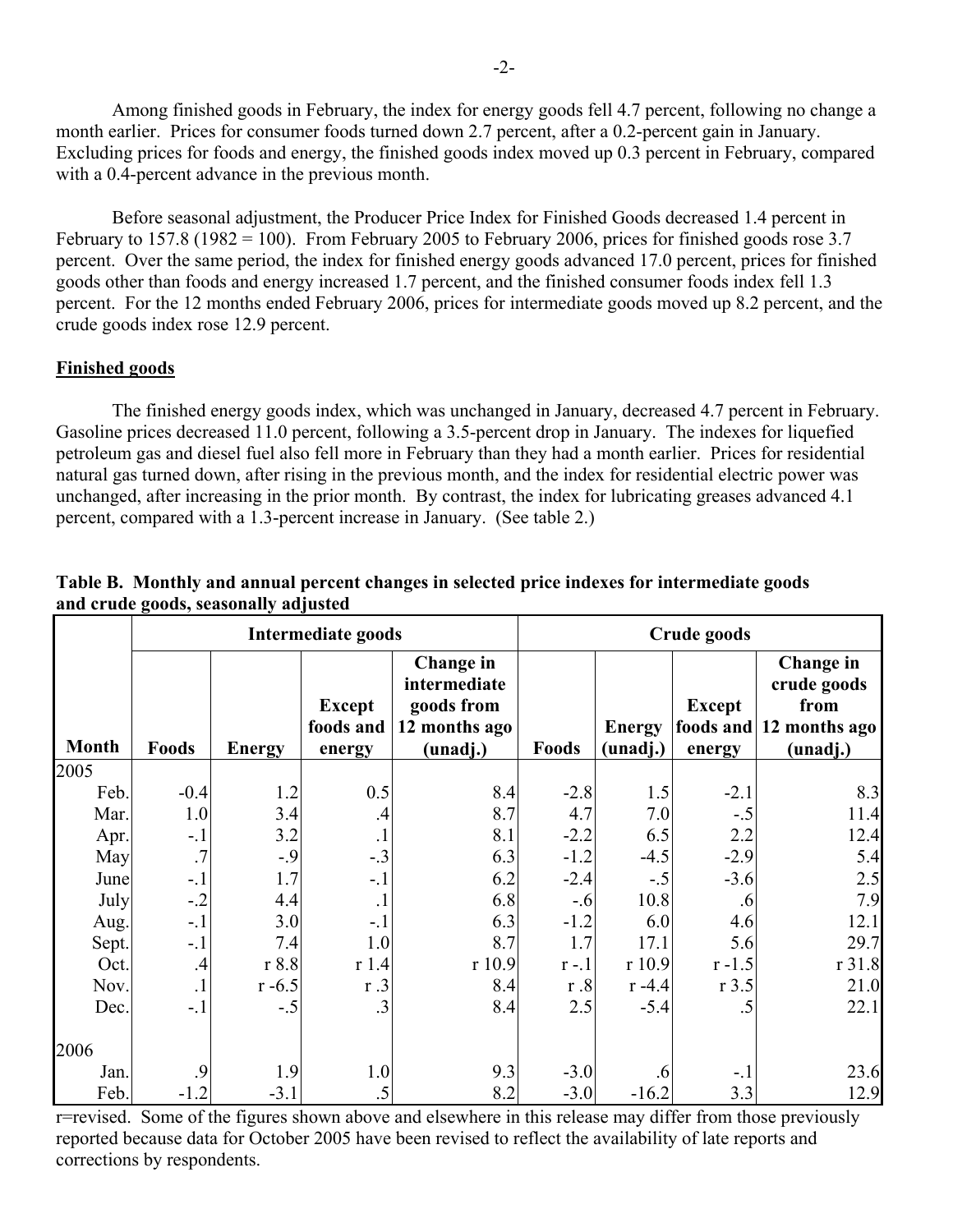Prices for finished consumer foods declined 2.7 percent in February, following a 0.2-percent rise in the previous month. Leading this downturn, the fresh and dry vegetables index dropped 27.1 percent, after moving up 5.9 percent in January. Prices for beef and veal, pork, and eggs for fresh use also turned down in February, following increases a month earlier. The index for dairy products fell more in February than it had in the preceding month, and prices for processed fruits and vegetables rose less than they had in January. By contrast, the index for bakery products advanced 0.8 percent in February, after climbing 0.3 percent in the prior month. Prices for finfish and shellfish posted smaller declines than they had in January.

Price increases for finished consumer goods excluding foods and energy slowed from a 0.4-percent rate in January to a 0.2-percent rate in February. The light motor trucks index moved up 0.5 percent in February, following a 0.7-percent gain in the preceding month. Prices for passenger cars, book publishing, and for sporting and athletic goods turned down, after rising in January. The index for men's and boys' apparel fell more in February than it had a month earlier. Alternatively, cigarette prices advanced 0.5 percent, following a 0.3-percent decline in the prior month. The indexes for household furniture and for women's, girls', and infants' apparel also turned up in February, after decreasing in the previous month. Prices for periodical circulation rose more than they had in January.

Subsequent to a 0.3-percent gain in January, the index for capital equipment increased 0.1 percent in February. Prices for civilian aircraft moved up 0.4 percent, following a 0.7-percent advance in January. The indexes for passenger cars and commercial furniture turned down in February, after rising a month earlier. Prices for light motor trucks and for agricultural machinery and equipment rose less than in January, while the electronic computers index fell more in February than it had a month earlier. By contrast, prices for integrating and measuring instruments turned up 0.4 percent, following a 0.8-percent decline in the preceding month. The indexes for truck trailers and ships also turned up, after declining in January, while prices for metal cutting machine tools increased at faster rates in February than they had a month earlier.

# **Intermediate goods**

 The Producer Price Index for Intermediate Materials, Supplies, and Components declined 0.3 percent in February, following a 1.2-percent gain in January. The majority of this downturn is attributable to prices for intermediate energy goods, which fell after advancing in the previous month. The index for intermediate foods and feeds also decreased, after rising in January. Prices for materials and components for construction and the index for materials for nondurable manufacturing increased at slower rates in February than they had in the preceding month. Conversely, prices for materials for durable manufacturing rose more than they had a month earlier. The index for intermediate goods other than foods and energy climbed 0.5 percent in February, following a 1.0-percent jump in January. (See table B.)

 The index for intermediate energy goods declined 3.1 percent in February, after advancing 1.9 percent in the prior month. Prices for industrial natural gas fell 7.0 percent, following a 5.7-percent gain in January. The indexes for commercial electric power, commercial natural gas, and industrial electric power also moved down in February, after increasing a month earlier. Prices for gasoline, natural gas to electric utilities, diesel fuel, and liquefied petroleum gas decreased at quicker rates than they had in January. Alternatively, the residual fuels index rose 1.4 percent in February, compared with a 3.6-percent decline in the previous month. (See table 2.)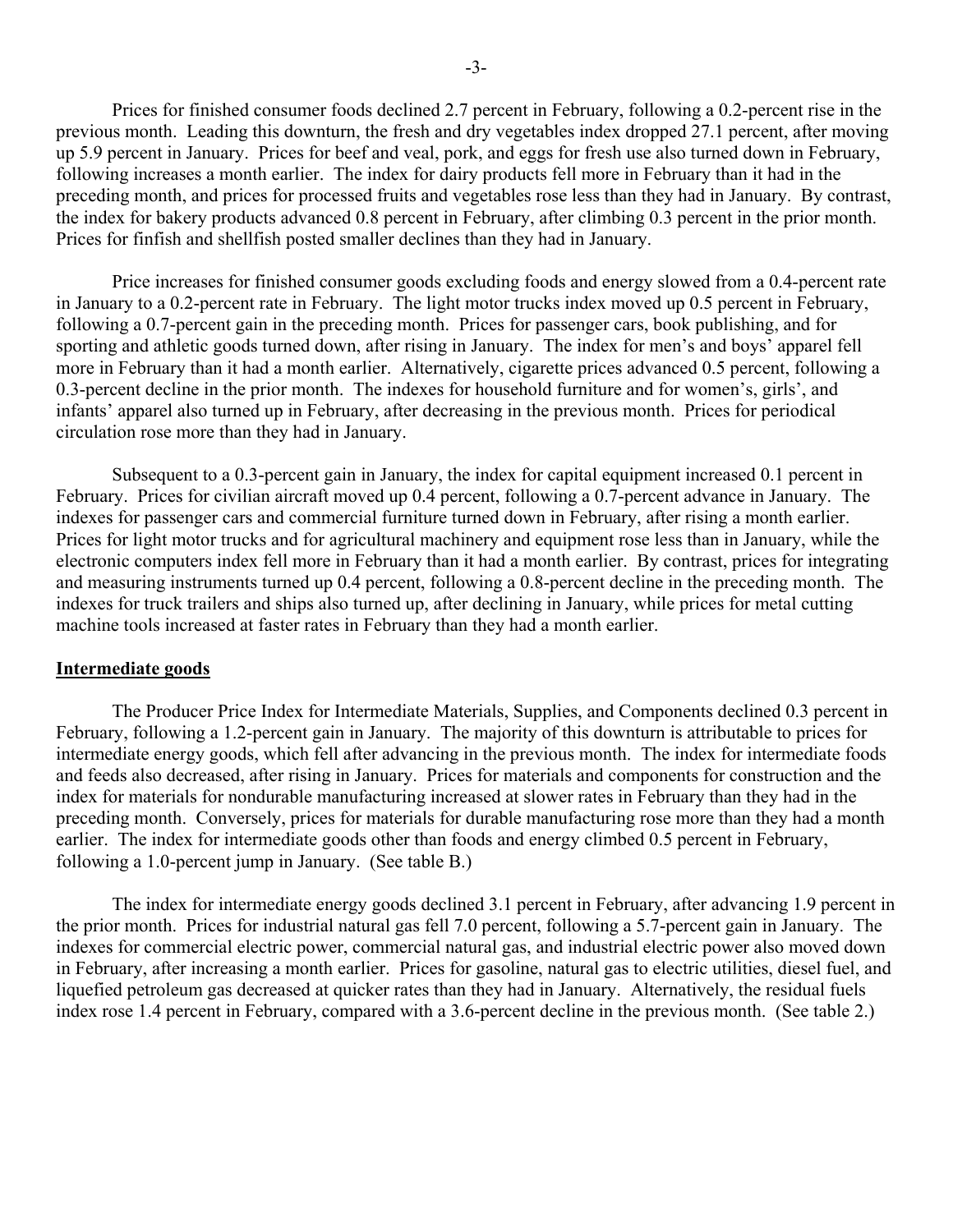Prices for materials and components for construction moved up 0.3 percent in February, following a 1.0 percent advance in the preceding month. The concrete products index increased 0.4 percent, after rising 1.9 percent in January. Prices for softwood lumber, plastic construction products, and for cast iron pressure and soil pipe fittings also went up at slower rates in February than they had a month earlier. The indexes for wiring devices, asphalt felts and coatings, and for building paper and board fell, following increases in January. Conversely, prices for nonferrous wire and cable climbed 1.8 percent in February, after decreasing 0.3 percent in the previous month. The index for environmental controls also turned up, while prices for fabricated structural metal products and gypsum products advanced at quicker rates than they had in January.

 The index for intermediate foods and feeds declined 1.2 percent in February, following a 0.9-percent gain a month earlier. Prices for prepared animal feeds moved down 0.4 percent, after rising 2.5 percent in January. The indexes for beef and veal, pork, confectionery materials, and for shortening and cooking oils also turned down in February, following increases in the prior month. Dairy product prices decreased at faster rates than they had in January. By contrast, the flour index moved up 3.5 percent, compared with a 1.2-percent decline in the previous month. Prices for dry mix preparations advanced more in February than they had in January, while the index for non-frozen, perishable prepared foods fell less than in the preceding month.

 Prices for materials for nondurable manufacturing increased 1.6 percent in February, following a 1.9 percent advance in January. The index for primary basic organic chemicals moved down 1.4 percent in February, compared with a 10.4-percent jump a month earlier. Prices for basic inorganic chemicals, paper, and gray fabrics rose less than they had in January, while the nitrogenates index fell more in February than it had in the prior month. Prices for inedible fats and oils declined, after advancing in the preceding month. By contrast, the paperboard index increased 5.3 percent in February, following a 0.7-percent gain in January. Prices for plastic resins and materials and for ethanol turned up, after decreasing in the previous month. The index for medicinal and botanical chemicals rose, after showing no change in January.

 The index for materials for durable manufacturing advanced 1.6 percent in February, following a 1.0 percent advance in January. Prices for cold rolled steel sheet and strip increased 2.0 percent, after decreasing 2.6 percent in the prior month. The indexes for semifinished steel mill products, thermoplastic resins, and unprocessed filament yarns also turned up in February, following declines a month earlier. Prices for nonferrous mill shapes and both primary and secondary aluminum rose more than they had in January. By contrast, the index for hot rolled steel sheet and strip fell 1.4 percent in February, after increasing 0.8 percent in the previous month. Prices for building paper and board and for hot rolled steel bars, plates, and structural shapes also moved down, following increases in the preceding month, while the softwood lumber index advanced less than it had in January.

## **Crude goods**

The Producer Price Index for Crude Materials for Further Processing decreased 9.2 percent in February, following a 0.5-percent decline in January. Prices for crude energy materials turned down in February, after rising in the preceding month. Alternatively, the index for basic industrial materials increased, subsequent to edging down in January. Prices for crude foodstuffs and feedstuffs fell at the same rate as in the prior month. (See table B.)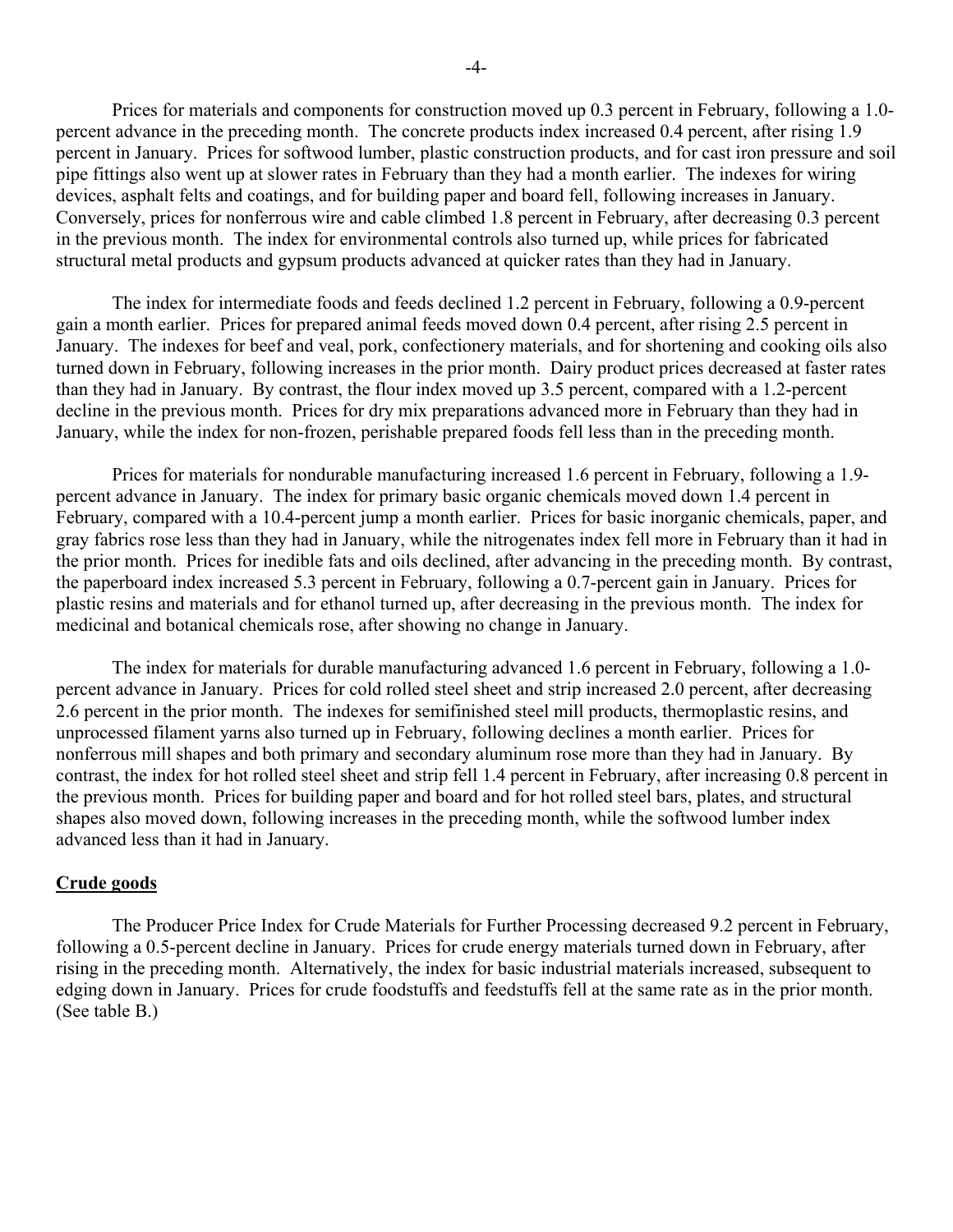The crude energy materials index fell 16.2 percent in February, after increasing 0.6 percent in January. Prices for natural gas sank 24.0 percent, following a 1.4-percent decline in the previous month. The crude petroleum index moved down 5.2 percent in February, after advancing 2.6 percent in January. Prices for coal moved up 0.3 percent, following a 10.1-percent jump in the preceding month. (See table 2.)

Prices for basic industrial materials advanced 3.3 percent in February, after inching down 0.1 percent in the preceding month. The majority of this upturn is attributable to the iron and steel scrap index, which gained 7.1 percent following an 8.4-percent decline in January. Prices for logs, bolts, timber, and pulpwood also turned up in February, after falling in the prior month. The indexes for aluminum base scrap, gold ores, and iron ore rose at faster rates than in January. By contrast, prices for wastepaper declined 3.6 percent, following a 1.6-percent increase a month earlier. The indexes for raw cotton and industrial sand also turned down in February, while prices for copper base scrap increased less than in the previous month.

The crude foodstuffs and feedstuffs index fell 3.0 percent in February, matching its January decline. In February, falling prices for slaughter cattle, fluid milk, fresh vegetables (except potatoes), slaughter hogs, and slaughter turkeys outweighed rising prices for wheat, alfalfa hay, corn, Irish potatoes for processing, and raw cane sugar.

# **Net output price indexes for mining, manufacturing, and services industries**

*Mining.* The Producer Price Index for the Net Output of Total Mining Industries fell 12.8 percent in February, after edging down 0.2 percent in the preceding month. (Net output price indexes are not seasonally adjusted.) Prices received by the industry for crude petroleum and natural gas extraction dropped 15.8 percent, after rising 3.4 percent in January. The industry index for natural gas liquid extraction decreased more than it had in the preceding month, while prices received by the industries for drilling oil and gas wells, bituminous coal underground mining, and bituminous coal and lignite surface mining advanced at slower rates than they had a month earlier. By contrast, the industry index for oil and gas operations support activities moved down 0.6 percent in February, compared with a 2.9-percent decline in the prior month. Prices received by the industries for gold ore mining, iron ore mining, and for crushed and broken limestone mining and quarrying increased more than they had in January. In February, the Producer Price Index for Total Mining Industries was 207.3 (December 1984 = 100), 24.7 percent above its year-ago level.

*Manufacturing.* The Producer Price Index for Total Manufacturing Industries declined 0.4 percent in February, following a 0.9-percent rise in the previous month. Leading this downturn, prices received by manufacturers of petroleum and coal products fell 4.3 percent, after increasing 3.2 percent in January. The industry group indexes for transportation equipment, food manufacturing, and medical equipment and supplies manufacturing also turned down in February, after moving up in the preceding month. Prices received by the industry groups for beverage and tobacco manufacturing and nonmetallic mineral product manufacturing rose less than they had in the prior month. Alternatively, the chemical manufacturing industry group index went up 1.1 percent in February, following a 0.8-percent gain a month earlier. Prices received by the industry groups for primary metal manufacturing and paper manufacturing also advanced more than they had in January, and the industry group index for furniture and related product manufacturing turned up, following a decline in the prior month. In February, the Producer Price Index for Total Manufacturing Industries was 153.5 (December 1984 = 100), 4.4 percent above its year-ago level.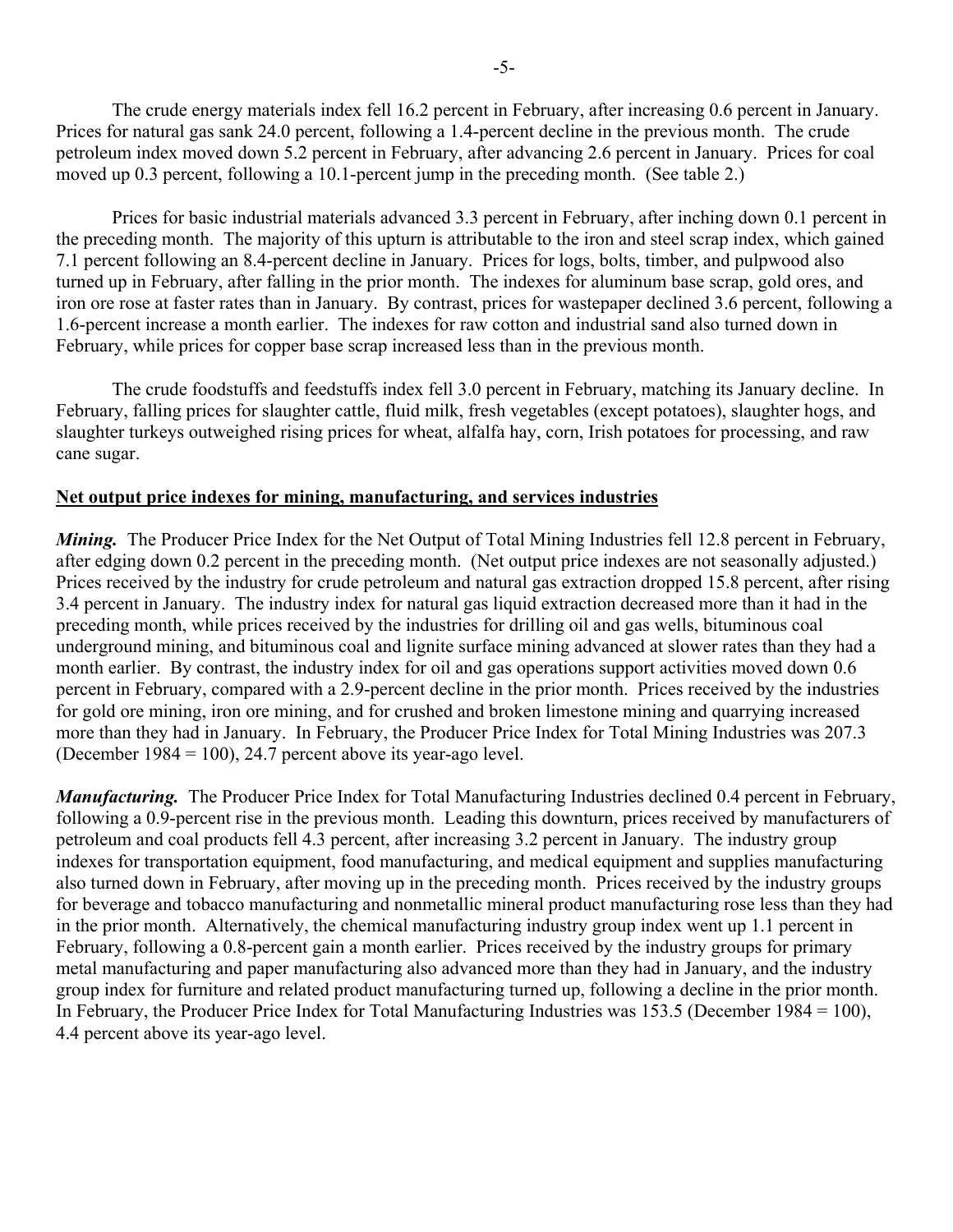*Services.* Among services industries, prices received by commercial bankers decreased 0.8 percent in February, after advancing 0.9 percent in the previous month. The industry indexes for scheduled passenger air transportation, general medical and surgical hospitals, direct health and medical insurance carriers, and investment banking and securities dealing rose less than they had in January, while prices received by the United States Postal Service were unchanged, following increases in the preceding month. By contrast, the industry index for offices of certified public accountants moved up 3.2 percent in February, compared with a 2.1-percent decline in the prior month. Prices received by the industries for temporary help services; inland water freight transportation; long distance, general freight trucking (truckload); and radio stations also turned up, following decreases in January.

\*\*\*\*\*

Producer Price Index data for March 2006 are scheduled to be released on Tuesday, April 18, 2006, at 8:30 a.m. (EDT).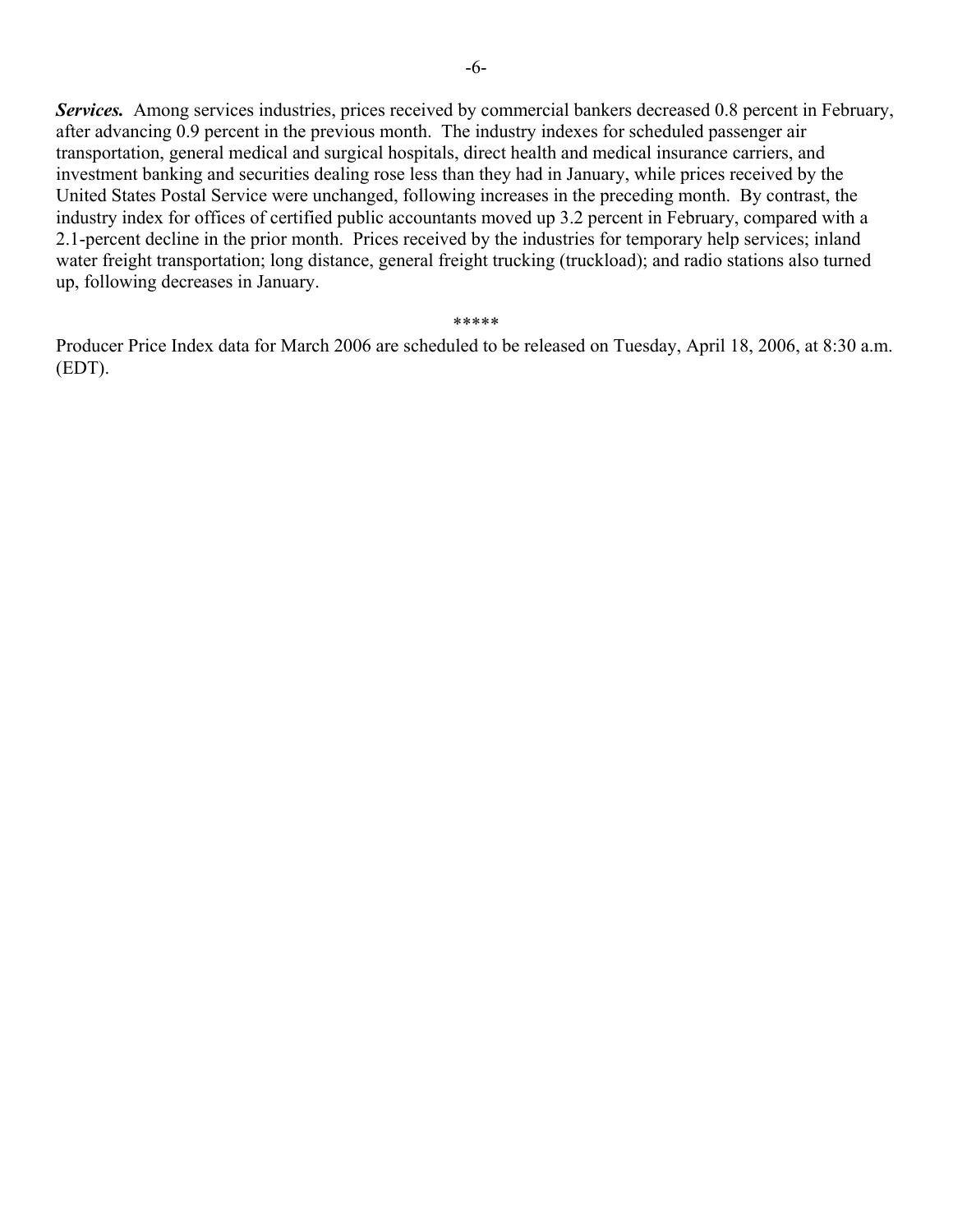#### **Technical Note**

#### **Brief Explanation of Producer Prices Indexes**

The Producer Price Index (PPI) of the Bureau of Labor Statistics (BLS) is a family of indexes that measure the average change over time in the prices received by domestic producers of goods and services. PPIs measure price change from the perspective of the seller. This contrasts with other measures, such as the Consumer Price Index (CPI). CPIs measure price change from the purchaser's perspective. Sellers' and purchasers' prices can differ due to government subsidies, sales and excise taxes, and distribution costs.

 More than 8,000 PPIs for individual products and groups of products are released each month. PPIs are available for the products of virtually every industry in the mining and manufacturing sectors of the U.S. economy. New PPIs are gradually being introduced for the products of industries in the trade, finance, and services sectors of the economy.

More than 100,000 price quotations per month are organized into three sets of PPIs: (1) Stage-of-processing indexes; (2) commodity indexes; and (3) indexes for the net output of industries and their products. The stage-of-processing structure organizes products by class of buyer and degree of fabrication. The commodity structure organizes products by similarity of end use or material composition. The entire output of various industries is sampled to derive price indexes for the net output of industries and their products.

#### **Stage-of-Processing Indexes**

Within the stage-of-processing system, finished goods are commodities that will not undergo further processing and are ready for sale to the final-demand user, either an individual consumer or business firm. Consumer foods include unprocessed foods such as eggs and fresh vegetables, as well as processed foods such as bakery products and meats. Other finished consumer goods include durable goods such as automobiles, household furniture, and appliances, as well as nondurable goods such as apparel and home heating oil. Capital equipment includes producer durable goods such as heavy motor trucks, tractors, and machine tools.

 The stage-of-processing category for intermediate materials, supplies, and components consists partly of commodities that have been processed but require further processing. Examples of such semifinished goods include flour, cotton yarn, steel mill products, and lumber. The intermediate goods category also encompasses nondurable, physically complete items purchased by business firms as inputs for their operations. Examples include diesel fuel, belts and belting, paper boxes, and fertilizers.

Crude materials for further processing are products entering the market for the first time that have not been manufactured or fabricated and that are not sold directly to consumers. Crude foodstuffs and feedstuffs include items such as grains and livestock. Examples of crude nonfood materials include raw cotton, crude petroleum, coal, hides and skins, and iron and steel scrap.

### **Commodity Indexes**

The commodity classification structure of the PPI organizes products by similarity of end use or material composition, disregarding industry of origin. Fifteen major commodity groupings (2-digit commodity codes) make up the All Commodities Index. Each major commodity grouping includes (in descending order of aggregation) subgroups (3-digit), product classes (4-digit), subproduct classes (6-digit), and individual items (8-digit). Nearly all 8-digit commodities under the traditional commodity coding system are now derived from corresponding industry-classified product indexes. In such instances, movements in the traditional commodity price indexes and corresponding percent changes will be virtually identical to their industry-based counterparts, even if their index levels differ.

#### **Industry Net-Output Price Indexes**

PPIs for the net output of industries and their products are grouped according to the North American Industry Classification System (NAICS). Prior to the release of January 2004, industry-based PPIs were published according to the Standard Industrial Classification (SIC) system. Industry price indexes are compatible with other economic time series organized by industry, such as data on employment, wages, and productivity. Table 5 of the *PPI Detailed Report* includes data for NAICS industries and industry groups (3-, 4-, 5-, and 6-digit codes); Census product classes (7- and 8-digits), products (9-digits), and more detailed subproducts (11 digits); and, for some industries, indexes for other sources of revenue.

 Indexes may represent one of three kinds of product indexes. Every industry has primary product indexes to show changes in prices received by establishments classified in the industry for products made primarily, but not necessarily exclusively, by that industry. The industry classification of an establishment is determined by which products comprise a plurality of its total shipment value. In addition, most industries have secondary product indexes that show changes in prices received by establishments classified in the industry for products chiefly made in some other industry. Finally, some industries have miscellaneous receipts indexes to show price changes in other sources of revenue received by establishments within the industry that are not derived from sales of their products, for example, resales of purchased materials, or revenues from parking lots owned by a manufacturing plant.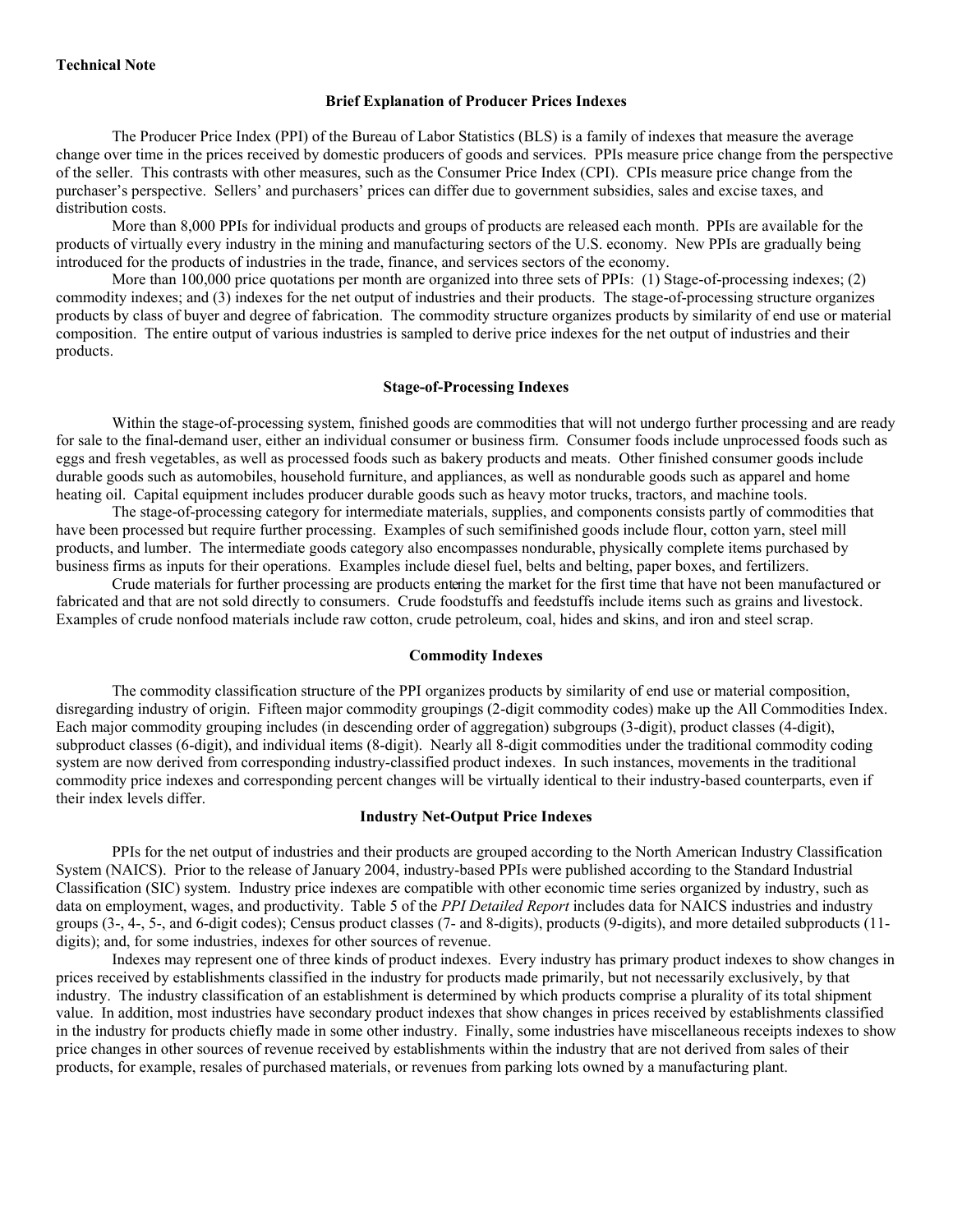#### **Data Collection**

PPIs are based on selling prices reported by establishments of all sizes selected by probability sampling, with the probability of selection proportionate to size. Individual items and transaction terms from these firms are also chosen by probability proportionate to size. The BLS strongly encourages cooperating companies to supply actual transaction prices at the time of shipment to minimize the use of list prices. Prices submitted by survey respondents are effective on the Tuesday of the week containing the 13th day of the month. This survey is conducted primarily through the mail.

 Price data are provided on a voluntary and confidential basis; only sworn BLS employees are allowed access to individual company price reports. BLS publishes price indexes instead of unit dollar prices. All PPIs are subject to revision 4 months after original publication to reflect the availability of late reports and corrections by respondents.

 BLS periodically updates the PPI sample of survey respondents to better reflect current conditions when the structure, membership, technology, or product mix of an industry shifts significantly and to spread reporting burden among smaller firms. Results of these resampling efforts are incorporated into the PPI with the release of data for January and July.

 As part of an ongoing effort to expand coverage to sectors of the economy other than mining and manufacturing, an increasing number of service sector industries have been introduced into the PPI. The following list of recently introduced industries includes the month and year in which an article describing the industry's content appeared in the *PPI Detailed Report*.

|                                                             |                  | <b>PPI</b> Detailed |
|-------------------------------------------------------------|------------------|---------------------|
| Title                                                       | Code             | Report Issue        |
|                                                             | $\overline{SIC}$ |                     |
| Wireless telecommunications                                 | 4812             | <b>July 1999</b>    |
| Telephone communications, except radio telephone            | 4813             | <b>July 1995</b>    |
| Television broadcasting                                     | 4833             | <b>July 2002</b>    |
| Grocery stores                                              | 5411             | <b>July 2000</b>    |
| Meat and fish (seafood) markets                             | 5421             | <b>July 2000</b>    |
| Fruit and vegetable markets                                 | 5431             | <b>July 2000</b>    |
| Candy, nut, and confectionery stores                        | 5441             | <b>July 2000</b>    |
| Retail bakeries                                             | 5461             | <b>July 2000</b>    |
| Miscellaneous food stores                                   | 5499             | <b>July 2000</b>    |
| New car dealers                                             | 5511             | <b>July 2000</b>    |
| Gasoline service stations                                   | 5541             | January 2002        |
| Boat dealers                                                | 5551             | January 2002        |
| Recreational vehicle dealers                                | 5561             | January 2002        |
| Miscellaneous retail                                        | 59               | January 2001        |
| Security brokers, dealers, and investment bankers           | 6211             | January 2001        |
| Investment advice                                           | 6282             | January 2003        |
| Life insurance carriers                                     | 6311             | January 1999        |
| Property and casualty insurance                             | 6331             | <b>July 1998</b>    |
| Insurance agencies and brokerages                           | 6412             | January 2003        |
| Operators and lessors of nonresidential buildings           | 6512             | January 1996        |
| Real estate agents and managers                             | 6531             | January 1996        |
| Prepackaged software                                        | 7372             | January 1998        |
| Data processing services                                    | 7374             | January 2002        |
| Home health care services                                   | 8082             | January 1997        |
| Legal services                                              | 8111             | January 1997        |
| Engineering design, analysis, and consulting services       | 8711             | January 1997        |
| Architectural design, analysis, and consulting services     | 8712             | January 1997        |
| Premiums for property and casualty insurance                | 9331             | <b>July 1998</b>    |
|                                                             | <b>NAICS</b>     |                     |
| New warehouse building construction                         | 236221           | <b>July 2005</b>    |
| Merchant wholesalers, durable goods                         | 423              | <b>July 2005</b>    |
| Merchant wholesalers, nondurable goods                      | 424              | <b>July 2005</b>    |
| Wholesale trade agents and brokers                          | 425120           | <b>July 2005</b>    |
| Furniture and home furnishings stores                       | 442              | January 2004        |
| Electronics and appliance stores                            | 443              | January 2004        |
| Building material and garden equipment and supplies dealers | 444              | January 2004        |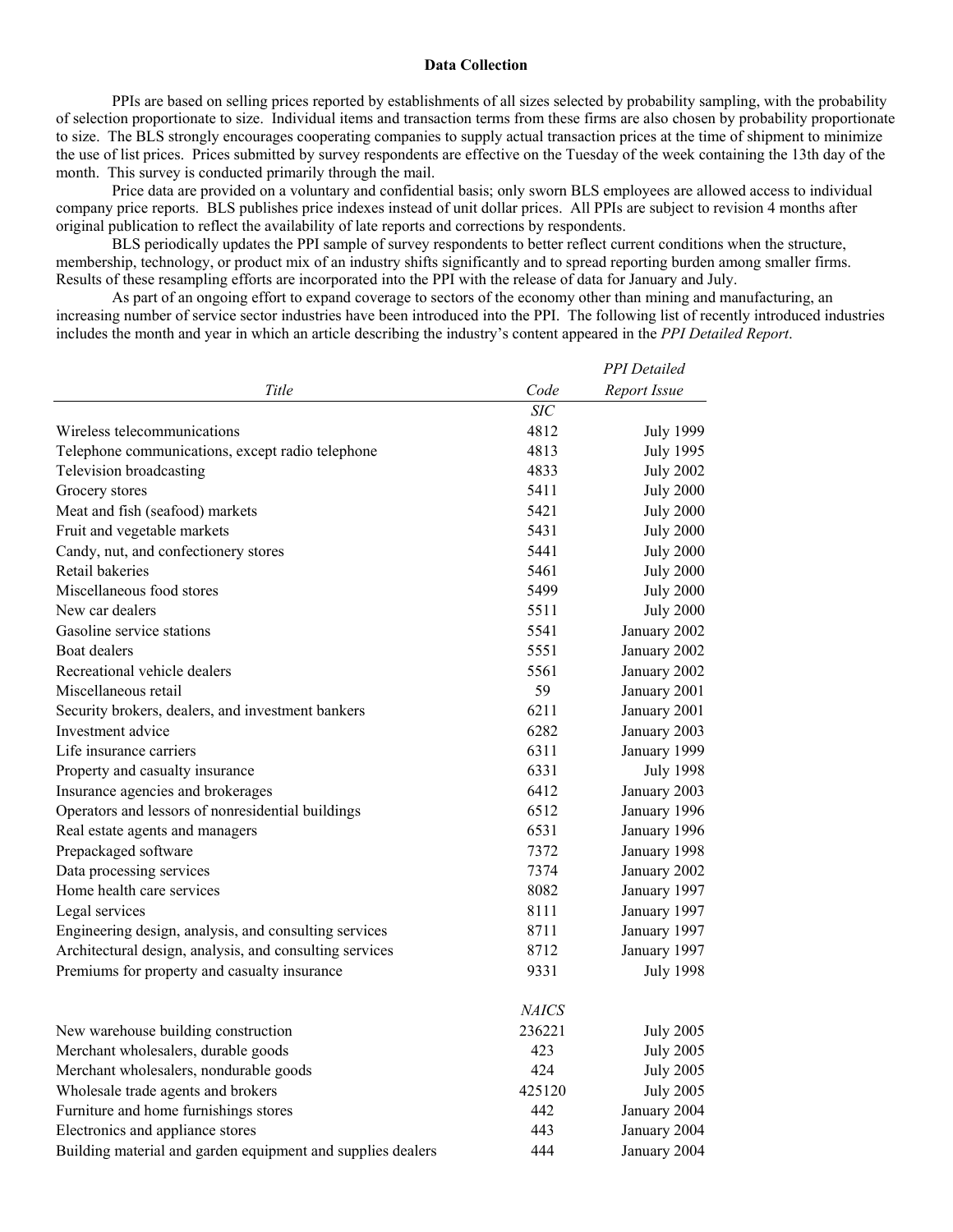|                                                                   |        | <b>PPI</b> Detailed |
|-------------------------------------------------------------------|--------|---------------------|
| Title                                                             | Code   | Report Issue        |
| Clothing and clothing accessories stores                          | 448    | January 2004        |
| Sporting goods, hobby, book, and music stores                     | 451    | January 2004        |
| General merchandise stores                                        | 452    | January 2004        |
| Miscellaneous store retailers                                     | 453    | January 2004        |
| Internet service providers                                        | 518111 | July 2005           |
| Web search portals                                                | 518112 | <b>July 2005</b>    |
| Commercial banking                                                | 522110 | January 2005        |
| Savings institutions                                              | 522120 | January 2005        |
| Direct health and medical insurance carriers                      | 524114 | <b>July 2004</b>    |
| Construction, mining, and forestry machinery and equipment rental | 532412 | January 2005        |
| and leasing                                                       |        |                     |
| Security guards and patrol services                               | 561612 | July 2005           |
| Fitness and recreational sports centers                           | 713940 | July 2005           |

#### **Weights**

Weights for most traditional commodity groupings of the PPI, as well as weights for commodity-based aggregate indexes calculated using traditional commodity groupings, such as stage-of-processing indexes, currently reflect 1997 values of shipments as reported in the *Census of Manufactures* and other sources. From January 1996 through December 2001, PPI weights were derived from 1992 shipment values. Industry indexes also are now calculated with 1997 net output weights. This periodic update of the value weights used to calculate the PPI is done to more accurately reflect changes in production and marketing patterns in the economy. Net output values of shipments are used as weights for industry indexes. Net output values refer to the value of shipments from establishments within the industry to buyers outside the industry. However, weights for commodity price indexes are based on gross shipment values, including shipment values between establishments within the same industry. As a result, broad commodity grouping indexes, such as the PPI for All Commodities, are affected by the multiple counting of price change at successive stages of processing, which can lead to exaggerated or misleading signals about inflation. Stage-of-processing indexes partially correct this defect, but industry indexes consistently correct for this at all levels of aggregation. Therefore, industry and stage-of-processing indexes are more appropriate than broad commodity groupings for economic analysis of general price trends.

#### **Price Index Reference Base**

Effective with publication of January 1988 data, many important PPI series (including stage-of-processing groupings and most commodity groups and individual items) were placed on a new reference base, 1982=100. From 1971 through 1987, the standard reference base for most PPI series was 1967=100. Except for rounding differences, the shift to the new reference base did not alter any previously published percent changes for affected PPI series. (See "Calculating Index Changes," below.) The 1982 reference base is not used for commodity indexes with a base later than December 1981 or for industry net output indexes and their products.

 For further information on the underlying concepts and methodology of the Producer Price Index, see chapter 14, "Producer Prices," in *BLS Handbook of Methods* (April 1997), Bulletin 2490. This document can be downloaded from the BLS Web site at (**http://www.bls.gov/opub/hom/homch14\_itc.htm**), and reprints are available on request.

#### **Calculating Index Changes**

Each PPI measures price changes from a reference period which equals 100.0. An increase of 5.5 percent from the reference period in the Finished Goods Price Index, for example, is shown as 105.5. This change also can be expressed in dollars, as follows: Prices received by domestic producers of a sample of finished goods have risen from \$100 in 1982 to \$105.50. Likewise, a current index of 90.0 would indicate that prices received by producers of finished goods are 10 percent lower than they were in 1982.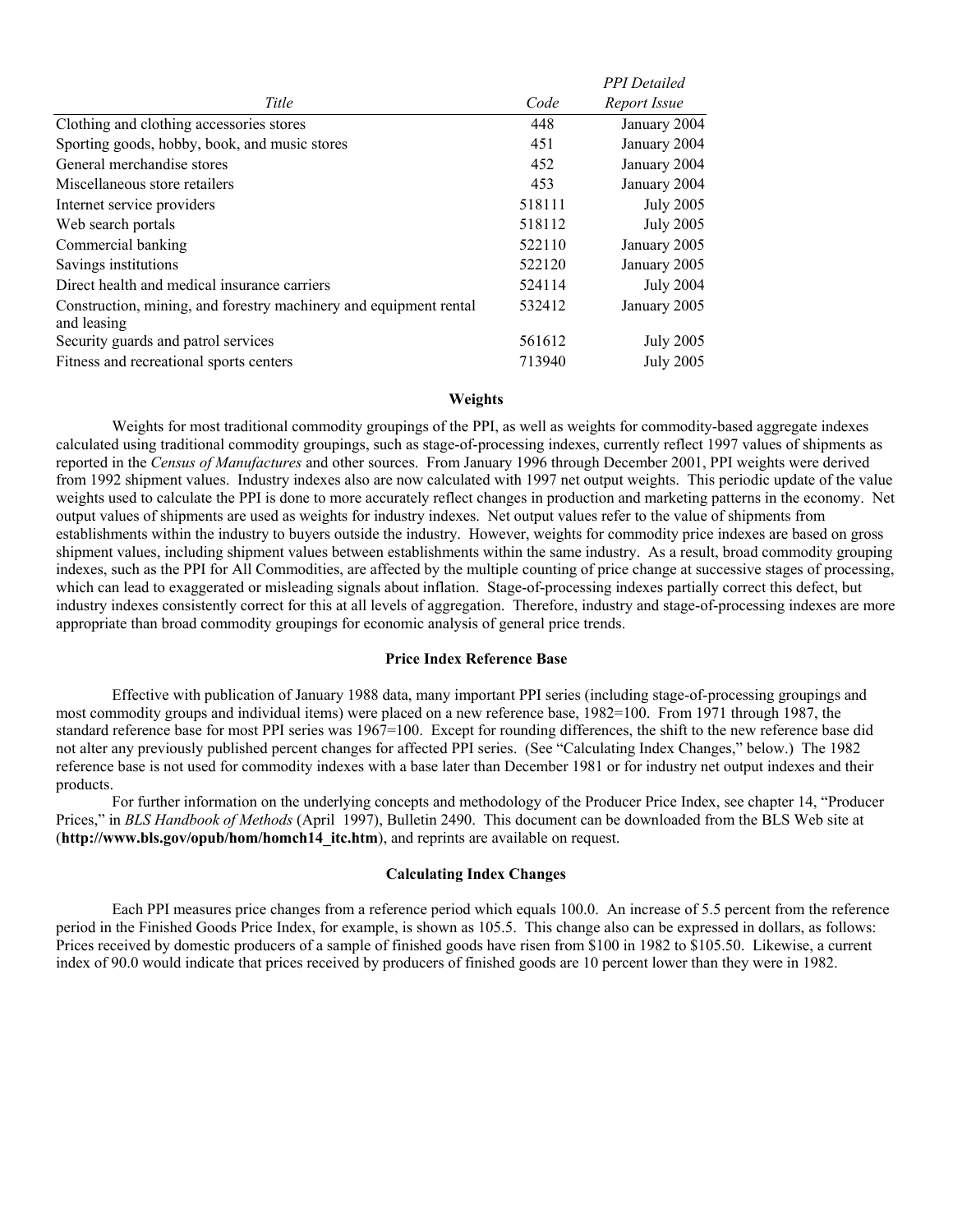Movements of price indexes from one month to another are usually expressed as percent changes, rather than as changes in index points. Index point changes are affected by the level of the index in relation to its base period, whereas percent changes are not. The following example shows the computation of index point and percent changes.

| Index point change            |                    |
|-------------------------------|--------------------|
| Finished Goods Price Index    | 107.5              |
| Less previous index           | 104.0              |
| Equals index point change     | 3.5                |
| Index percent change          |                    |
| Index point change            | 3.5                |
| Divided by the previous index | 104.0              |
| Equals                        | 0.034              |
| Result multiplied by 100      | $0.034 \times 100$ |
| Equals percent change         | 34                 |

#### **Seasonally Adjusted and Unadjusted Data**

Because price data are used for different purposes by different groups, BLS publishes seasonally adjusted and unadjusted changes each month. Seasonally adjusted data are preferred for analyzing general price trends in the economy, because these data eliminate the effect of changes that normally occur at about the same time, and in about the same magnitude, every year—such as price movements resulting from normal weather patterns, regular production and marketing cycles, model changeovers, seasonal discounts, and holidays. For these reasons, seasonally adjusted data more clearly reveal underlying cyclical trends. Unadjusted data are of primary interest to users who need information that can be related to actual dollar values of transactions. Individuals requiring this information include marketing specialists, purchasing agents, budget and cost analysts, contract specialists, and commodity traders. It is the unadjusted data that are generally cited when escalating long-term contracts such as purchasing agreements or real estate leases.(See *Escalation and Producer Price Indexes: A Guide for Contracting Parties,* BLS Report 807, September 1991, available on request from the BLS.)

In 1998, the PPI implemented the X-12-ARIMA Seasonal Adjustment Method; prior to that year the PPI employed the X-11 method. Each year, the seasonal status of most commodity indexes is re-evaluated to reflect more recent price behavior. Industry net output indexes are not seasonally adjusted. For time series that exhibit seasonal pricing patterns, new seasonal factors are estimated and applied to the unadjusted data for the previous 5 years. These updated seasonally adjusted indexes replace the most recent 5 years of seasonal data.

 Seasonal factors may be applied to series using either a direct or aggregative method. Generally, commodity indexes are seasonally adjusted using direct seasonal adjustment, which produces a more complete elimination of seasonal movements than the aggregative method. However, the direct seasonal adjustment process may not yield figures that possess additive consistency. Thus, a seasonally adjusted index for a broad category that is directly adjusted may not be logically consistent with all seasonally adjusted indexes for its components. Seasonal movements for stage-of-processing indexes are derived indirectly through an aggregative method that combines movements of a wide variety of subproduct class (6-digit) series.

Seasonally adjusted indexes can become problematic when previously stable and predictable price patterns abruptly change. If the new pattern persists, the seasonal adjustment method will eventually reflect it adequately; if these patterns keep shifting, however, seasonally adjusted data will become chronically troublesome. This problem occurs relatively infrequently for farm and food-related products but has more often affected manufactured products such as automobiles and steel.

Since January 1988, the PPI has used Intervention Analysis Seasonal Adjustment methods to enhance the calculation of seasonal factors. With this technique, outlier values that may distort the seasonal pattern are removed from the data prior to applying the standard seasonal factor estimation procedure. For example, a possible economic cause for large price movements for petroleumbased products might have been the Persian Gulf War. In this case, intervention techniques allowed for better estimates of seasonally adjusted data. On the whole, very few series have required intervention. Out of nearly 900 seasonally adjusted series, only 16 interventions were performed in 1997.

For more information relating to seasonal adjustment methods, see (1) "Appendix A: Seasonal Adjustment Methodology at BLS," in the *BLS Handbook of Methods* (April 1997), Bulletin 2490 and (2) "Summary of Changes to the PPI's Seasonal Adjustment Methodology" in the January 1995 issue of *Producer Price Indexes*.

#### **Producer Price Index Data Via the Internet**

In 1995, the BLS began posting PPI series, news releases, and technical information to both a World Wide Web (WWW) site and a file transfer protocol (FTP) site. During the years following the introduction of PPI Internet services, usage of these sites eclipsed more traditional methods of data dissemination, such as subscriptions to the *PPI Detailed Report*. There were more than 1.6 million accesses of PPI series over the Internet during the 12 months ended December 31, 2003.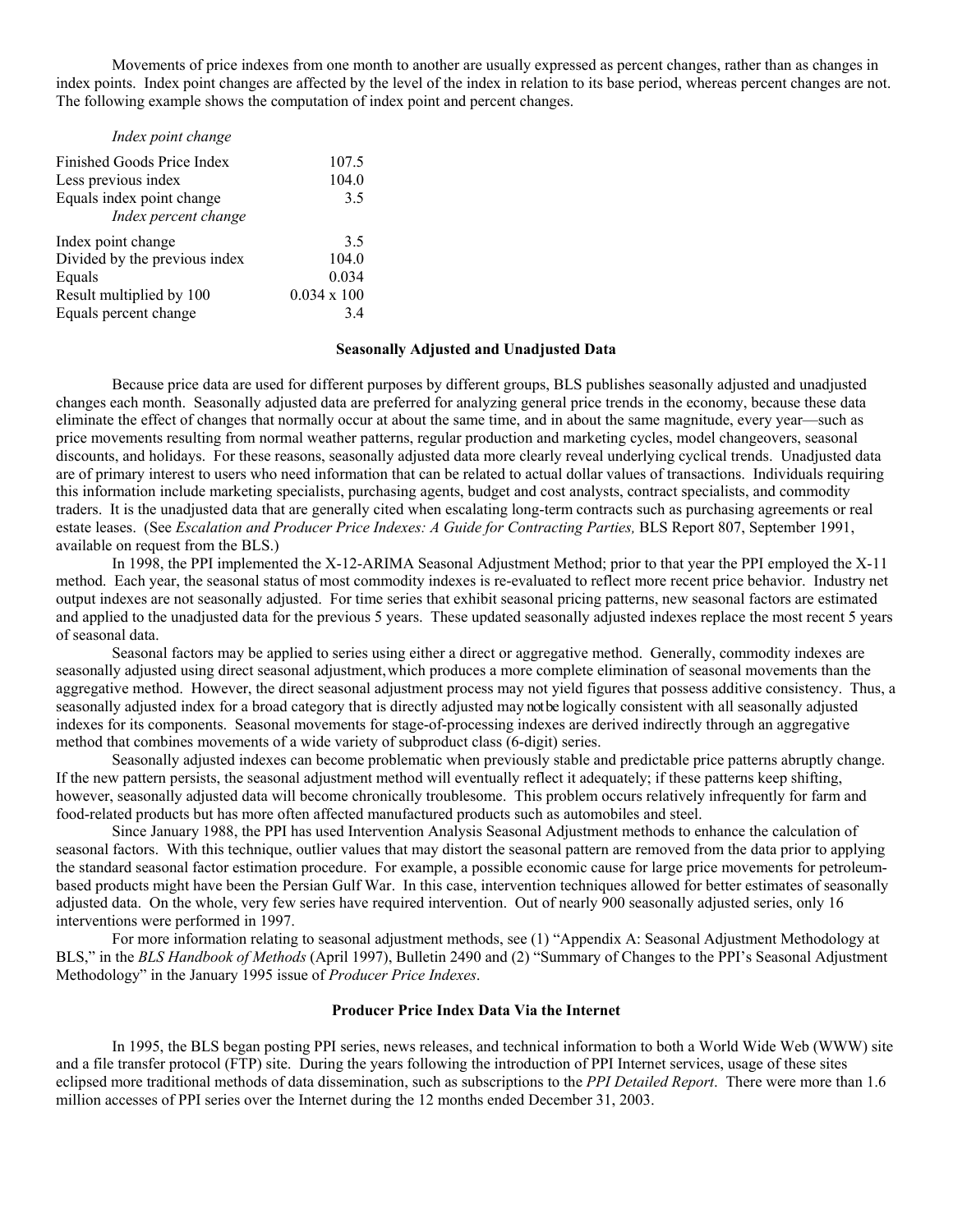#### **Retrieving PPI data from the PPI Website**

PPI data can be obtained from the WWW address (**http://www.bls.gov/ppi**). Scrolling down the page to the "Get Detailed Statistics" header reveals the following 5 methods of data retrieval:

*• Most Requested Series* is a form-based application that allows the user to quickly obtain PPI time series data by selecting from two separate lists (commodity and industry) of the most commonly requested time series, including the All Commodities Index and the stage-of-processing indexes (for example, Finished Goods). Within each list, any one—or all—of the time series shown can be selected. A user can modify the date range and output options after executing the query, using the reformat button above the data output table.

*• Create Customized Tables* is a form-based query application designed for users unfamiliar with the PPI coding structure. It guides a user through the PPI classification system by listing index titles and does not require knowledge of commodity or industry codes. Data retrieved are based on a query formulated by selecting data characteristics from lists provided. Two options are available to create customized tables, depending on a user's browser capability. The one-screen option is a JavaScript application that uses a single screen to guide a user through the available time series data. The second option is a multiple screen, nonJava-based application. Both methods allow a user to browse the PPI coding structure and select multiple series codes. Using the one-screen option, users can modify the date range and output options after executing the query using the reformat button above the data output table.

*Series Report* is a form-based application that uses formatted PPI time series identifiers (commodity or industry codes) as input in extracting data according to a specified set of date ranges and output options. This application provides the most efficient path for those users who are familiar with the format of PPI time series identifiers. Up to 300 indexes can be extracted at one time.

 There are three basic formats for creating a unique PPI time series identifier. For commodity and stage-of-processing indexes, enter a "wpu" prefix (not seasonally adjusted) or a "wps" prefix (seasonally adjusted) in combination with a commodity-based code to create a series identifier.

| Commodity code | Will provide data for:                             |
|----------------|----------------------------------------------------|
| wps063         | Drugs and pharmaceuticals, seasonally adjusted     |
| wpu063803      | Pharmaceutical preparations, cardiovascular system |
| wpusop3000     | Finished goods, not seasonally adjusted            |

For a current industry-based price index organized according to the North American Industry Classification System (NAICS), enter the prefix "pcu" followed by the industry-product code. The series identifier for products primary to an industry include 12 numeric digits, the six-digit industry code is repeated, and up to seven additional digits of product detail. Dashes are used as place holders for higher-level industry group codes.

| Industry-product code,      | Will provide data for:                                                                       |
|-----------------------------|----------------------------------------------------------------------------------------------|
| <b>Current NAICS series</b> |                                                                                              |
| $pcu325--325--$             | Chemical manufacturing, not seasonally adjusted                                              |
| pcu336110336110             | Automobile and light duty motor vehicle manufacturing                                        |
| pcu621111621111411          | Offices of physicians, one and two physician practices and single specialty group practices, |
|                             | general/family practice                                                                      |

To identify a discontinued industry-product code based on the Standard Industrial Classification (SIC), enter a "pdu" prefix and "#" between the fourth and fifth characters of the product code. A series identifier for the discontinued dataset uses underscores as placeholders to complete a reference to an SIC industry group code of less than four digits. (All PPI industry-based indexes organized by SIC were discontinued with the introduction of the NAICS.) *In all cases, no spaces are permitted*.

| <i>Industry-product code,</i><br><b>Discontinued SIC series</b> | Will provide data for:                                                                |
|-----------------------------------------------------------------|---------------------------------------------------------------------------------------|
| $pdu28$ #                                                       | Chemicals and allied products, not seasonally adjusted                                |
| pdu331 $#$                                                      | Blast furnaces, steel works, and rolling and finishing mills, not seasonally adjusted |
| pdu3711#111                                                     | Passenger cars                                                                        |

*• Flat Files* and the FTP server are best suited for those users requiring access to either a large volume of time series data or other PPI-related documentation (such as, seasonal factor and relative importance tables). The FTP site can be accessed at (**ftp://ftp.bls.gov**) or directly from the links on the "Get Detailed Statistics" page or the PPI homepage. Data and documentation available for download include:

|           |                                | Directory:                |
|-----------|--------------------------------|---------------------------|
| $\bullet$ | <b>NAICS Current Series</b>    | /pub/time.series/pc       |
| $\bullet$ | <b>SIC Discontinued Series</b> | /pub/time.series/pd       |
|           | <b>Commodity Series</b>        | /pub/time.series/wp       |
|           | <b>Special Requests</b>        | /pub/special.requests/ppi |
|           | <b>Latest News Release</b>     | /pub/news.release/ppi.txt |
|           |                                |                           |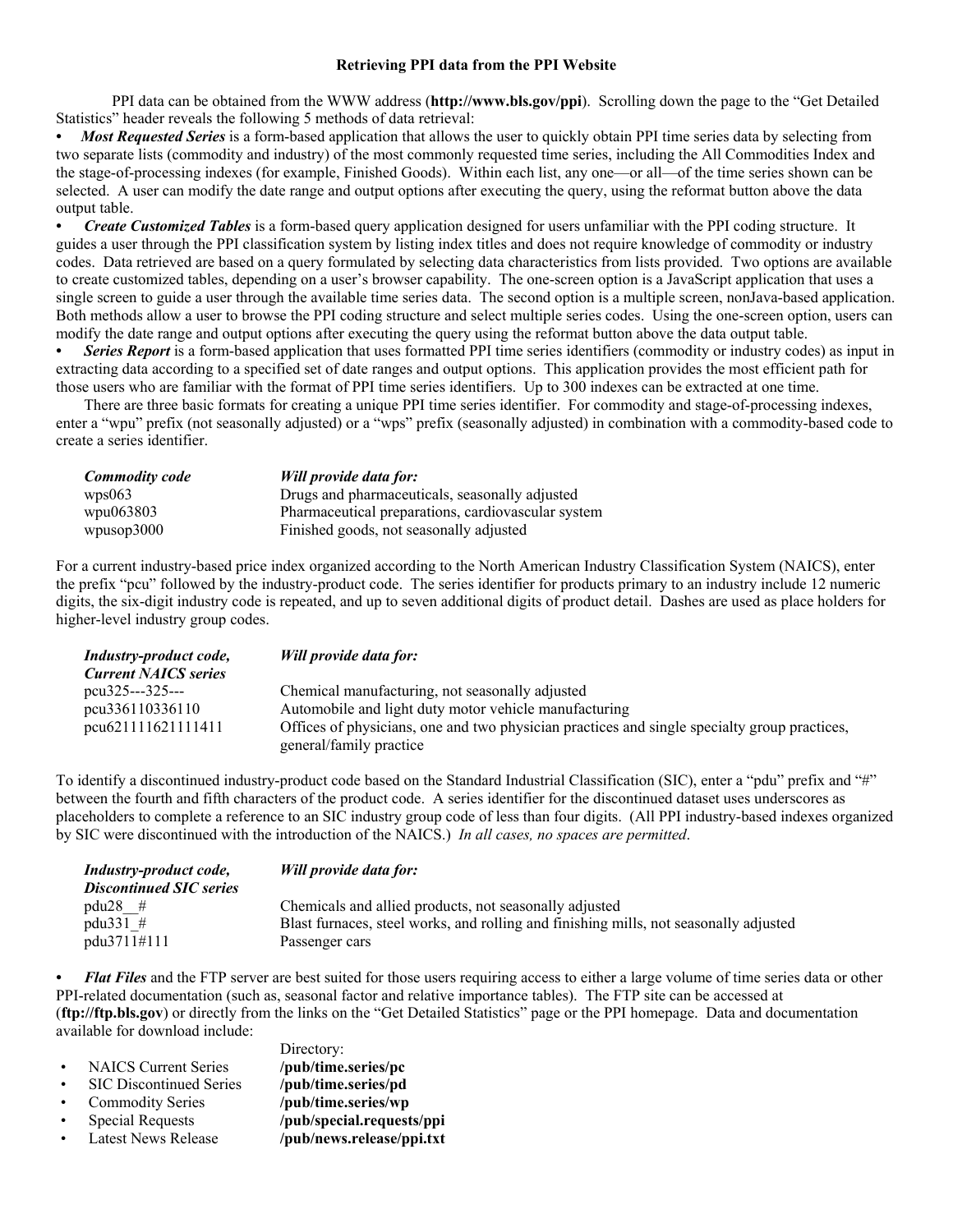The FTP site maintains files to help with searches and downloads. These files are centrally located in the **/pub/doc** directory. Within this directory, go to the **overview.txt** file for an overview relating to all BLS data available through the FTP site. For commodity-based PPI data (which appear in tables 1, 2, 3, 6, 7, and 8 of the PPI monthly detailed report and tables 1, 2, 3, and 5 of the monthly news release), the program help file is **wp.txt**. For *current* industry-based PPI data based on the NAICS (which appear in tables 4, 5, and 9 of the monthly PPI report and table 4 of the monthly news release), the file is **pc.txt**. For industry-based SIC time series that have been *discontinued*, go to **pd.txt**. (These and other help files are also maintained within each of the five directories listed above.)

#### **Other Sources of PPI Data**

PPI data can also be accessed via the BLS homepage (**http://www.bls.gov**). After clicking the "Get Detailed Statistics" link at the top of the homepage a chart appears listing all of the available BLS programs. The following four methods are available for PPI data: Most requested statistics, create customized tables (one screen or multiple screens), and flat files. Additional sources of BLS data also are accessible from this page including: Economic news releases, series report, and economy at a glance.

#### **Additional information**

The PPI homepage (**http://www.bls.gov/ppi**) contains additional information regarding PPI data and methodology. The top section of the homepage provides PPI news releases, both current and archived, as well as general PPI information. The "Tables Created by BLS" section found beneath the statistics section provides relative importance and seasonal factor tables. The remaining sections offer special notices and publications pertaining to PPI methodology and applications.

For questions or comments regarding PPI data classification, methodology, or data availability on the Internet, call or e-mail the Section of Index Analysis and Public Information directly at (202) 691-7705 or *ppi-info@bls.gov*. Data also can be obtained by calling the national fax-on-demand service at (202) 691-6325. This service enables customers to request faxes of BLS data 24 hours a day, 7 days a week.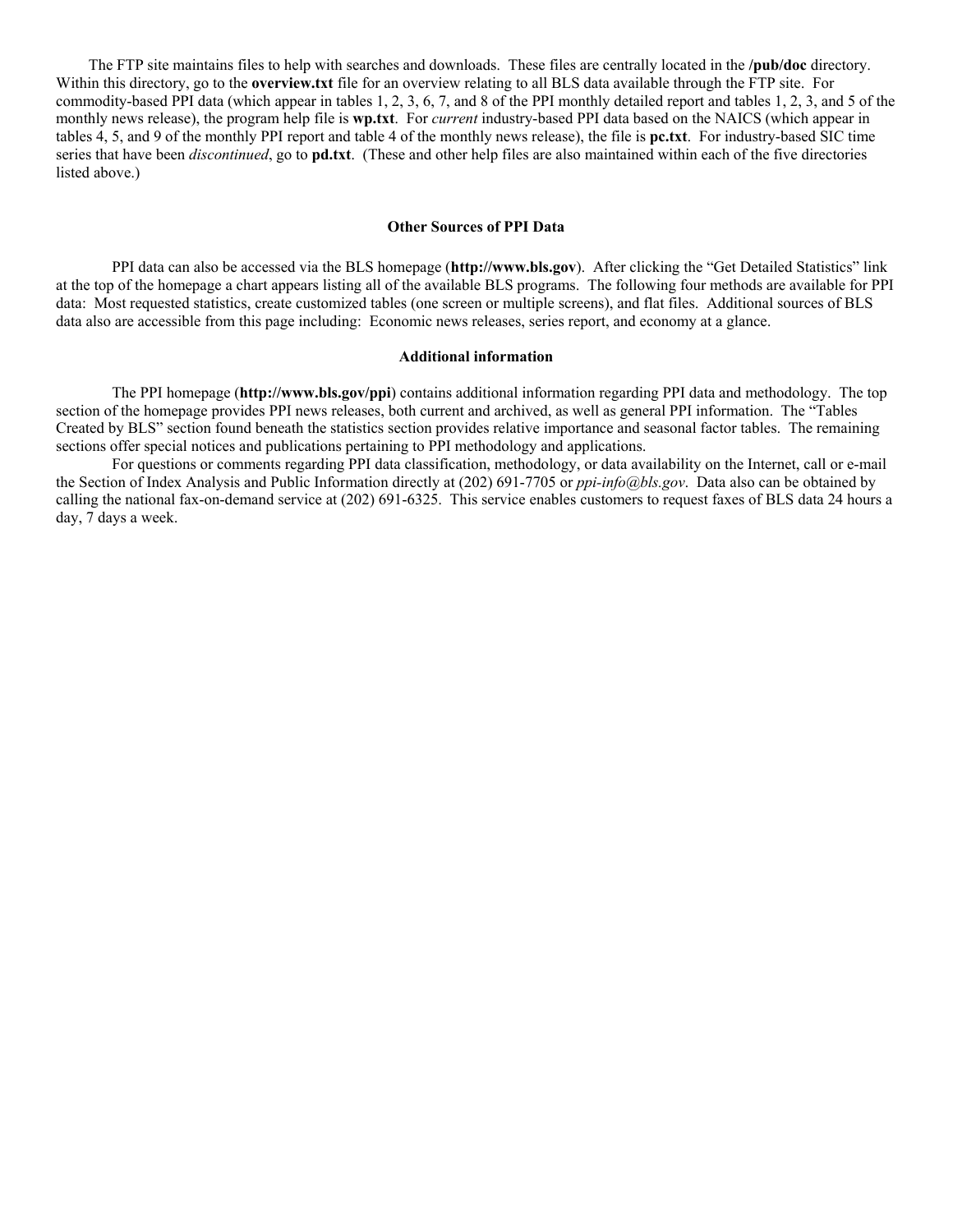#### Table 1. Producer price indexes and percent changes by stage of processing (1982=100)  $\Box$

| Grouping                                                                                                        | Relative<br>  importance |                | Unadjusted index                         |                | Unadjusted<br>$\mathbb{L}$<br>percent<br>change to<br> Feb. 2006 from: |                   |                        | Seasonally adjusted<br>percent change from: |                        |
|-----------------------------------------------------------------------------------------------------------------|--------------------------|----------------|------------------------------------------|----------------|------------------------------------------------------------------------|-------------------|------------------------|---------------------------------------------|------------------------|
|                                                                                                                 | Dec.                     | Oct.           | Jan.<br>2005 1/12005 2/12006 2/12006 2/1 | Feb.           | Feb.<br>2005                                                           | Jan.<br>2006      | Dec.                   | Nov. to Dec. to  Jan. to<br>Jan.            | Feb.                   |
| Finished consumer goods                                                                                         | 100.000<br>75.253        | 160.9<br>167.1 | 160.0<br>165.8                           | 157.8<br>162.7 | 3.7<br>4.5                                                             | $-1.4$<br>$-1.9$  | 0.6<br>. 9             | 0.3<br>$\cdot$ 2                            | $-1.4$<br>$-1.9$       |
| Finished consumer foods                                                                                         | 20.207<br>1.644          | 155.8<br>136.8 | 157.2<br>156.3                           | 153.4<br>127.6 | $-1.3$<br>$-10.3$                                                      | $-2.4$<br>$-18.4$ | .8<br>9.6              | $\cdot$ 2<br>. 5                            | $-2.7$<br>$-17.2$      |
|                                                                                                                 | 18.564                   | 157.4          | 157.2                                    | 155.5          | $-0.6$                                                                 | $-1.1$            | $\cdot$ 1              | $\cdot$ 1                                   | $-1.3$                 |
| Finished consumer goods, excluding foods                                                                        | 55.045                   | 171.2          | 168.7                                    | 166.0          | 6.8                                                                    | $-1.6$            | . 9                    | $\cdot$ 2                                   | $-1.6$                 |
| Nondurable goods less foods                                                                                     | 40.131                   | 184.9          | 181.5                                    | 177.6          | 9.4                                                                    | $-2.1$            | 1.1                    | $\cdot$ 1                                   | $-2.2$                 |
| Durable goods<br>Capital equipment                                                                              | 14.914<br>24.747         | 138.0<br>145.9 | 137.8<br>146.0                           | 137.6<br>146.2 | . 4<br>1.6                                                             | $-1$<br>$\cdot$ 1 | $\cdot$ 1<br>$\cdot$ 1 | . 5<br>$\cdot$ 3                            | $\cdot$ 1<br>$\cdot$ 1 |
| Manufacturing industries                                                                                        | 6.665                    | 147.2          | 147.6                                    | 148.0          | 2.1                                                                    | $\cdot$ 3         | $\cdot$ 1              | $\cdot$ 1                                   | .3                     |
| Nonmanufacturing industries                                                                                     | 18.082                   | 145.3          | 145.4                                    | 145.4          | 1.3                                                                    | 0                 | $\cdot$ 1              | $\cdot$ 3                                   | $\cdot$ 1              |
| Intermediate materials, supplies, and components.<br>Materials and components for manufacturing                 | 100.000<br>45.166        | 162.5<br>149.3 | 161.7<br>150.9                           | 161.0<br>152.2 | 8.2<br>5.4                                                             | $-$ .4<br>. 9     | $\cdot$ 1<br>.3        | 1.2<br>1.1                                  | $- 0.3$<br>.8          |
| Materials for food manufacturing                                                                                | 2.589                    | 146.6          | 146.4                                    | 144.6          | $-0.7$                                                                 | $-1.2$            | $-$ .2                 | $\cdot$ 1                                   | $-1.5$                 |
| Materials for nondurable manufacturing                                                                          | 14.913                   | 172.9          | 171.9                                    | 174.6          | 10.4                                                                   | 1.6               | 0                      | 1.9                                         | 1.6                    |
| Materials for durable manufacturing                                                                             | 9.948                    | 159.9          | 166.3                                    | 169.1          | 6.3                                                                    | 1.7               | 1.5                    | 1.0                                         | 1.6                    |
| Components for manufacturing<br>Materials and components for construction                                       | 17.716<br>12.635         | 130.2<br>179.2 | 131.6<br>183.8                           | 131.7<br>184.5 | 1.7<br>5.6                                                             | $\cdot$ 1<br>.4   | $-1$<br>.6             | .5<br>1.0                                   | 0<br>$\cdot$ 3         |
| Processed fuels and lubricants                                                                                  | 20.800                   | 180.5          | 168.1                                    | 161.2          | 23.1                                                                   | $-4.1$            | $-0.6$                 | 2.0                                         | $-3.7$                 |
| Manufacturing industries                                                                                        | 8.069                    | 176.1          | 170.4                                    | 162.5          | 24.9                                                                   | $-4.6$            | $-1.4$                 | 3.5                                         | $-4.3$                 |
| Nonmanufacturing industries                                                                                     | 12.731<br>3.014          | 183.2<br>166.8 | 166.7<br>171.2                           | 160.4<br>171.8 | 22.0<br>3.4                                                            | $-3.8$<br>.4      | 0<br>.7                | 1.1<br>. 9                                  | $-3.4$<br>.4           |
|                                                                                                                 | 18.385                   | 153.6          | 155.3                                    | 155.7          | 3.8                                                                    | $\cdot$ 3         | $\cdot$ 1              | .8                                          | .3                     |
| Manufacturing industries                                                                                        | 4.028                    | 157.8          | 160.2                                    | 160.9          | 4.7                                                                    | .4                | $\cdot$ 2              | .5                                          | . 4                    |
| Nonmanufacturing industries                                                                                     | 14.357                   | 151.2          | 152.7                                    | 153.0          | 3.5                                                                    | $\cdot$ 2         | $\cdot$ 1              | . 9                                         | $\cdot$ 2              |
| $\text{Feeds.} \dots \dots \dots \dots \dots \dots \dots \dots \dots \dots \dots \dots \dots$<br>Other supplies | 0.923<br>13.434          | 107.9<br>156.6 | 109.8<br>158.0                           | 109.2<br>158.4 | 7.4<br>3.3                                                             | $- 0.5$<br>.3     | $\cdot$ 2<br>$\cdot$ 1 | 3.4<br>.8                                   | $- 0.5$<br>.3          |
| Crude materials for further processing<br>Foodstuffs and feedstuffs                                             | 100.000<br>27.740        | 211.6<br>120.8 | 201.4<br>119.3                           | 183.5<br>116.6 | 12.9<br>$-4.0$                                                         | $-8.9$<br>$-2.3$  | $-2.3$<br>2.5          | $- 0.5$<br>$-3.0$                           | $-9.2$<br>$-3.0$       |
| Nonfood materials                                                                                               | 72.260                   | 276.5          | 259.9                                    | 230.4          | 21.5                                                                   | $-11.4$           | $-4.0$                 | .5                                          | $-11.5$                |
| Nonfood materials except fuel 3/                                                                                | 35.036                   | 189.7          | 193.0                                    | 192.0          | 19.0                                                                   | $- 0.5$           | 3.9                    | 1.2                                         | $-0.8$                 |
| Manufacturing 3/<br>Construction                                                                                | 34.574<br>0.462          | 175.6<br>197.7 | 178.7<br>200.7                           | 177.7<br>201.8 | 19.3<br>1.6                                                            | $-0.6$<br>.5      | 3.9<br>$-$ .4          | 1.1<br>$\cdot$ 2                            | $-0.8$<br>.5           |
| Crude fuel $4/$                                                                                                 | 37.224                   | 397.0          | 347.4                                    | 272.2          | 25.0                                                                   | $-21.6$           | $-10.5$                | $-1.3$                                      | $-21.6$                |
| Manufacturing industries                                                                                        | 3.298                    | 372.0          | 326.8                                    | 257.5          | 24.6                                                                   | $-21.2$           | $-10.4$                | 0                                           | $-21.2$                |
| Nonmanufacturing industries                                                                                     | 33.926                   | 406.5          | 355.6                                    | 278.4          | 25.0                                                                   | $-21.7$           | $-10.5$                | $- 0.3$                                     | $-21.7$                |
| Special groupings                                                                                               |                          |                |                                          |                |                                                                        |                   |                        |                                             |                        |
|                                                                                                                 |                          | 162.0          | 160.4                                    | 158.7          | 5.1                                                                    | $-1.1$            | . 6                    | $\cdot$ 2                                   | $-1.1$                 |
| Intermediate materials less foods and feeds 6/ 96.488                                                           |                          | 163.8          | 163.0                                    | 162.4          | 8.5                                                                    | $-$ .4            | $\cdot$ 1              | 1.2                                         | $-1.4$                 |
| Crude materials less agricultural products 3/ 7/.   8/ 71.589                                                   |                          | 134.4<br>284.9 | 135.0<br>267.6                           | 133.5<br>237.0 | 1.4<br>22.1                                                            | $-1.1$<br>$-11.4$ | $-$ .1<br>$-4.1$       | . 9<br>.4                                   | $-1.2$<br>$-11.6$      |
|                                                                                                                 |                          | 152.3          | 145.5                                    | 138.8          | 17.0                                                                   | $-4.6$            | 2.0                    | 0                                           | $-4.7$                 |
|                                                                                                                 |                          | 156.8          | 157.6                                    | 156.8          | 1.0                                                                    | $- . 5$           | .3                     | .3                                          | $- . 5$                |
| Finished consumer goods less energy   5/ 55.119                                                                 |                          | 161.6          | 162.7                                    | 161.4          | . 6                                                                    | $-0.8$            | $\cdot$ 4              | .3                                          | $-$ .8                 |
|                                                                                                                 |                          | 157.5          | 158.1                                    | 158.3          | 1.7                                                                    | $\cdot$ 1         | $\cdot$ 1              | .4                                          | $\cdot$ 3              |
| Finished consumer goods less foods and energy   5/ 34.911                                                       |                          | 165.4          | 166.3                                    | 166.6          | 1.8                                                                    | $\cdot$ 2         | $\cdot$ 2              | .4                                          | $\cdot$ 2              |
| Consumer nondurable goods less foods and energy   5/ 19.997                                                     |                          | 187.9          | 189.9                                    | 190.6          | 2.8                                                                    | .4                | $\cdot$ 2              | .3                                          | $\cdot$ 4              |
|                                                                                                                 |                          | 180.1          | 167.3                                    | 161.6          | 24.3                                                                   | $-3.4$            | $- . 5$                | 1.9                                         | $-3.1$                 |
|                                                                                                                 |                          | 155.7          | 158.1                                    | 158.8          | 4.6                                                                    | .4                | .3                     | 1.0                                         | $\cdot$ 4              |
| Intermediate materials less foods and energy $ 6/75.106$                                                        |                          | 157.1          | 159.6                                    | 160.4          | 4.8                                                                    | .5                | .3                     | 1.0                                         | .5                     |
|                                                                                                                 |                          | 308.6          | 280.8                                    | 235.2          | 26.0                                                                   | $-16.2$           | $-5.4$                 | . 6                                         | $-16.2$                |
|                                                                                                                 |                          | 143.2          | 144.5                                    | 144.9          | 2.0                                                                    | $\cdot$ 3         | 1.8                    | $-1.9$                                      | $- 0.5$                |
| Crude nonfood materials less energy $4/$  8/ 17.540                                                             |                          | 206.4          | 215.5                                    | 224.1          | 11.9                                                                   | 4.0               | .5                     | $-1$                                        | 3.3                    |
|                                                                                                                 |                          |                |                                          |                |                                                                        |                   |                        |                                             |                        |

1/ Comprehensive relative importance figures are initially computed 4/ Excludes crude petroleum.<br>
after the publication of December indexes and are recalculated 5/ Percent of total finished goods.<br>
4/ Percent of total inte after the publication of December indexes and are recalculated  $5/$  after final December indexes are available.  $6/$ 

after final December indexes are available.<br>
2/ The indexes for October 2005 have been recalculated to incorporate and the reports and corrections by respondents. All indexes are subject to review are subject to revision 4

3/ Includes crude petroleum. animal fibers, oilseeds, and leaf tobacco." 8/ Percent of total crude materials.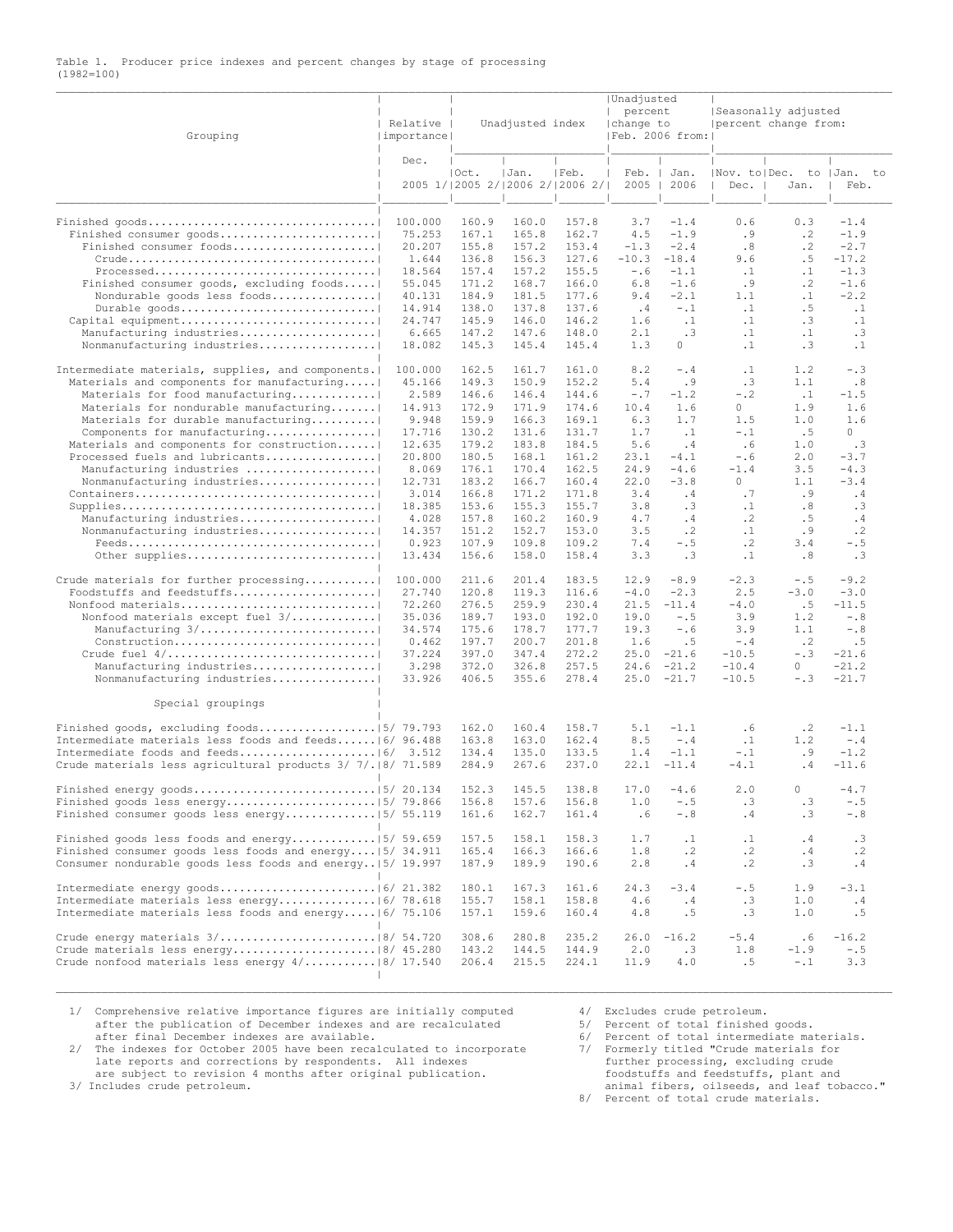| Commodity<br>code                                                                                                                                                                                                                                                                                                                                                        | Grouping                                                                                                                                                                                                                                                                                                                                                                                                                                                                                                                                                                                                                                                                                                                      |       | Unadjusted index                                                                                                                                                                                                   |                                                                                                                                                                                                                    | Unadjusted<br>  percent<br>change to<br>  Feb. 2006 from:                                                                                                                              |                                                                                                                                                                                                                 | Seasonally adjusted<br>percent change from:                                                                                                                                                            |                                                                                                                                                                                                                             |                                                                                                                                                                                               |  |
|--------------------------------------------------------------------------------------------------------------------------------------------------------------------------------------------------------------------------------------------------------------------------------------------------------------------------------------------------------------------------|-------------------------------------------------------------------------------------------------------------------------------------------------------------------------------------------------------------------------------------------------------------------------------------------------------------------------------------------------------------------------------------------------------------------------------------------------------------------------------------------------------------------------------------------------------------------------------------------------------------------------------------------------------------------------------------------------------------------------------|-------|--------------------------------------------------------------------------------------------------------------------------------------------------------------------------------------------------------------------|--------------------------------------------------------------------------------------------------------------------------------------------------------------------------------------------------------------------|----------------------------------------------------------------------------------------------------------------------------------------------------------------------------------------|-----------------------------------------------------------------------------------------------------------------------------------------------------------------------------------------------------------------|--------------------------------------------------------------------------------------------------------------------------------------------------------------------------------------------------------|-----------------------------------------------------------------------------------------------------------------------------------------------------------------------------------------------------------------------------|-----------------------------------------------------------------------------------------------------------------------------------------------------------------------------------------------|--|
|                                                                                                                                                                                                                                                                                                                                                                          |                                                                                                                                                                                                                                                                                                                                                                                                                                                                                                                                                                                                                                                                                                                               | IOct. | IJan.<br> 2005 1/ 2006 1/ 2006 1/  2005                                                                                                                                                                            | Feb.                                                                                                                                                                                                               | $\mathbb{L}$<br>Feb.<br>$\mathbf{I}$                                                                                                                                                   | Jan.<br>2006                                                                                                                                                                                                    | Nov. to   Dec. to   Jan. to<br>  Dec.   Jan.   Feb.                                                                                                                                                    |                                                                                                                                                                                                                             |                                                                                                                                                                                               |  |
|                                                                                                                                                                                                                                                                                                                                                                          | FINISHED CONSUMER FOODS  155.8                                                                                                                                                                                                                                                                                                                                                                                                                                                                                                                                                                                                                                                                                                |       | 160.0<br>165.8<br>157.2                                                                                                                                                                                            | 157.8<br>162.7<br>153.4                                                                                                                                                                                            | 3.7<br>4.5<br>$-1.3$                                                                                                                                                                   | $-1.4$<br>$-1.9$<br>$-2.4$                                                                                                                                                                                      | 0.6<br>. 9<br>.8                                                                                                                                                                                       | 0.3<br>$\cdot$ 2<br>$\cdot$ 2                                                                                                                                                                                               | $-1.4$<br>$-1.9$<br>$-2.7$                                                                                                                                                                    |  |
| $01 - 11$<br>$01 - 13$<br>$01 - 71 - 07$<br>$02 - 11$<br>$02 - 13$                                                                                                                                                                                                                                                                                                       | Eggs for fresh use (Dec. 1991=100) 74.5                                                                                                                                                                                                                                                                                                                                                                                                                                                                                                                                                                                                                                                                                       |       | 95.7<br>186.8<br>96.9<br>203.9<br>131.9                                                                                                                                                                            | 88.9<br>136.2<br>73.1<br>205.6<br>131.0                                                                                                                                                                            | $-15.4$<br>$-3.5$<br>$-11.7$<br>3.3<br>8.7                                                                                                                                             | $-7.1$<br>$-27.1$<br>$-24.6$<br>.8<br>$-0.7$                                                                                                                                                                    | 3.4<br>21.7<br>4.3<br>$\cdot$ 2<br>1.2                                                                                                                                                                 | $-6.3$<br>5.9<br>.7<br>.3<br>7.5                                                                                                                                                                                            | $-7.1$<br>$-27.1$<br>$-23.1$<br>.8<br>$-0.7$                                                                                                                                                  |  |
| $02 - 14 - 02$<br>$02 - 21 - 01$<br>$02 - 21 - 04$<br>$02 - 22 - 03$<br>$02 - 22 - 06$<br>$02 - 23$<br>$02 - 3$<br>$02 - 4$                                                                                                                                                                                                                                              | Pasta products (June 1985=100) 2/ 127.9                                                                                                                                                                                                                                                                                                                                                                                                                                                                                                                                                                                                                                                                                       |       | 127.9<br>150.5<br>126.8<br>116.7<br>102.6<br>223.3<br>152.6<br>144.6                                                                                                                                               | 127.9<br>144.2<br>120.8<br>113.2<br>95.1<br>216.3<br>149.2<br>144.8                                                                                                                                                | .6<br>$-4.4$<br>$-10.5$<br>$-17.1$<br>$-8.9$<br>$-4.4$<br>$-3.1$<br>4.2                                                                                                                | $\circ$<br>$-4.2$<br>$-4.7$<br>$-3.0$<br>$-7.3$<br>$-3.1$<br>$-2.2$<br>$\ldots$ 1                                                                                                                               | $\Omega$<br>2.4<br>$- 0.3$<br>$-3.7$<br>3.9<br>3.5<br>.3<br>.3                                                                                                                                         | $\Omega$<br>.8<br>1.2<br>$-6.8$<br>$-3.1$<br>$-3.8$<br>$-0.5$<br>1.3                                                                                                                                                        | $\circ$<br>$-4.2$<br>$-6.0$<br>$-8.2$<br>$-6.2$<br>$-3.1$<br>$-1.8$<br>$\cdot$ 1                                                                                                              |  |
| $02 - 55$<br>$02 - 62$<br>$02 - 63 - 01$<br>$02 - 78$                                                                                                                                                                                                                                                                                                                    |                                                                                                                                                                                                                                                                                                                                                                                                                                                                                                                                                                                                                                                                                                                               |       | 202.8<br>163.5<br>152.3<br>178.7                                                                                                                                                                                   | 200.1<br>163.3<br>152.3<br>178.5                                                                                                                                                                                   | $-1.6$<br>3.6<br>6.8<br>3.3                                                                                                                                                            | $-1.3$<br>$-1.1$<br>$\circ$<br>$-1$                                                                                                                                                                             | $- 0.7$<br>$- 0.2$<br>$-1.1$<br>$-4.9$                                                                                                                                                                 | $-0.6$<br>1.0<br>$\cdot$ 1<br>3.8                                                                                                                                                                                           | $-1.3$<br>1.0<br>0<br>$-1.1$                                                                                                                                                                  |  |
| $02 - 61$                                                                                                                                                                                                                                                                                                                                                                | FINISHED CONSUMER GOODS EXCLUDING FOODS 171.2                                                                                                                                                                                                                                                                                                                                                                                                                                                                                                                                                                                                                                                                                 |       | 168.7<br>160.2                                                                                                                                                                                                     | 166.0<br>160.7                                                                                                                                                                                                     | 6.8<br>1.8                                                                                                                                                                             | $-1.6$<br>.3                                                                                                                                                                                                    | .9<br>$- . 1$                                                                                                                                                                                          | $\cdot$ 2<br>.3                                                                                                                                                                                                             | $-1.6$<br>$\cdot$ 2                                                                                                                                                                           |  |
| $03 - 81 - 06$<br>$03 - 81 - 07$<br>$03 - 82$<br>$04 - 3$<br>$05 - 41$<br>$05 - 51$                                                                                                                                                                                                                                                                                      | Women's, girls', & infants' apparel (12/03=100) 2/  100.6<br>Men's and boys' apparel (Dec. 2003=100) 2/  98.0<br>Residential electric power (Dec. 1990=100)  129.8                                                                                                                                                                                                                                                                                                                                                                                                                                                                                                                                                            |       | 100.5<br>98.3<br>122.6<br>148.9<br>133.3<br>261.1                                                                                                                                                                  | 100.6<br>97.6<br>122.6<br>148.7<br>133.3<br>245.9                                                                                                                                                                  | $-4$<br>$-1.0$<br>$-0.6$<br>$\cdot$ 7<br>8.8<br>25.6                                                                                                                                   | $\cdot$ 1<br>$-$ . 7<br>$\circ$<br>$-1.1$<br>$\circ$<br>$-5.8$                                                                                                                                                  | $\cdot$ 1<br>$- 0.2$<br>$\cdot$ 1<br>$-1$<br>$\cdot$ 2<br>$-1.8$                                                                                                                                       | $- .4$<br>$-1$<br>$\cdot$ 2<br>0<br>3.0<br>.8                                                                                                                                                                               | $\cdot$ 1<br>$-$ .7<br>0<br>$- . 1$<br>0<br>$-4.1$                                                                                                                                            |  |
| $05 - 71$<br>$05 - 73 - 02 - 01$<br>$06 - 38$<br>$06 - 71$<br>$06 - 75$<br>$07 - 12$                                                                                                                                                                                                                                                                                     | Home heating oil and distillates 237.9<br>Pharmaceutical preparations (June 2001=100) $2/\ldots$   119.4<br>Cosmetics and other toilet preparations 2/   143.3                                                                                                                                                                                                                                                                                                                                                                                                                                                                                                                                                                |       | 179.7<br>186.1<br>122.2<br>135.2<br>143.9<br>111.5                                                                                                                                                                 | 162.7<br>184.0<br>123.0<br>135.2<br>144.1<br>111.4                                                                                                                                                                 | 18.4<br>29.0<br>7.1<br>.5<br>1.3<br>4.8                                                                                                                                                | $-9.5$<br>$-1.1$<br>$\cdot$ 7<br>0<br>$\cdot$ 1<br>-.1                                                                                                                                                          | 7.2<br>3.5<br>.6<br>$\cdot$ 1<br>$\cdot$ 1<br>1.5                                                                                                                                                      | $-3.5$<br>$-1.0$<br>.6<br>.1<br>$\Omega$<br>$-.4$                                                                                                                                                                           | $-11.0$<br>$-1.1$<br>.7<br>$\Omega$<br>$\cdot$ 1<br>-.1                                                                                                                                       |  |
| $09 - 15 - 01$<br>$09 - 31 - 01$<br>$09 - 32 - 01$<br>$09 - 33$<br>$12 - 1$<br>$12 - 3$                                                                                                                                                                                                                                                                                  | Periodical circulation 2/ 226.3                                                                                                                                                                                                                                                                                                                                                                                                                                                                                                                                                                                                                                                                                               |       | 157.2<br>245.5<br>225.9<br>272.3<br>170.6<br>153.9                                                                                                                                                                 | 158.2<br>245.9<br>231.1<br>271.7<br>171.0<br>155.1                                                                                                                                                                 | 3.3<br>2.4<br>3.0<br>4.0<br>3.7<br>9.4                                                                                                                                                 | .6<br>$\cdot$ 2<br>2.3<br>$- 0.2$<br>$\cdot$ 2<br>.8                                                                                                                                                            | $-1.1$<br>1.4<br>$-.4$<br>.5<br>2.3<br>.3                                                                                                                                                              | .6<br>$- 0.3$<br>.1<br>1.5<br>$-0.8$<br>. 9                                                                                                                                                                                 | .6<br>$\Omega$<br>2.3<br>$- 0.2$<br>$\cdot$ 2<br>.8                                                                                                                                           |  |
| $12 - 4$<br>$12 - 5$<br>$12 - 62$<br>$12 - 64$<br>$12 - 66$<br>$14 - 11 - 01$<br>$15 - 11$<br>$15 - 12$<br>$15 - 2$<br>$15 - 5$<br>$15 - 94 - 02$                                                                                                                                                                                                                        | Lawn and garden equip., ex. tractors 2/   134.2<br>Toys, games, and children's vehicles 2/ 127.0<br>Jewelry, platinum, & karat gold 2/ 140.6                                                                                                                                                                                                                                                                                                                                                                                                                                                                                                                                                                                  |       | 104.0<br>62.0<br>169.6<br>149.0<br>133.9<br>131.6<br>127.0<br>124.7<br>458.8<br>206.2<br>145.0                                                                                                                     | 104.2<br>62.0<br>170.9<br>148.8<br>134.0<br>130.1<br>127.2<br>124.3<br>461.0<br>206.8<br>147.2                                                                                                                     | 1.1<br>$-3.1$<br>$-.9$<br>2.1<br>$-0.9$<br>$-2.8$<br>$\cdot$ 2<br>$- 0.2$<br>1.5<br>4.9<br>7.1                                                                                         | $\cdot$ 2<br>$\Omega$<br>.8<br>$-1.1$<br>$\cdot$ 1<br>$-1.1$<br>$\cdot$ 2<br>$- 0.3$<br>.5<br>.3<br>1.5                                                                                                         | $\cdot$ 2<br>.5<br>$\cdot$ 2<br>(3)<br>.1<br>$-1.1$<br>$\circ$<br>$-1.3$<br>$\cap$<br>.4<br>$\cdot$ 1                                                                                                  | .3<br>$-1.1$<br>$-5.6$<br>.5<br>$\cdot$ 1<br>1.1<br>$\Omega$<br>.5<br>$-.4$<br>.6<br>2.7                                                                                                                                    | $\cdot$ 2<br>$\Omega$<br>$\cdot$ 2<br>-.1<br>$\cdot$ 1<br>$- 0.8$<br>$\cdot$ 2<br>$-0.3$<br>.5<br>$\cdot$ 3<br>1.5                                                                            |  |
| $15 - 94 - 04$                                                                                                                                                                                                                                                                                                                                                           |                                                                                                                                                                                                                                                                                                                                                                                                                                                                                                                                                                                                                                                                                                                               |       | 153.6<br>146.0                                                                                                                                                                                                     | 153.6<br>146.2                                                                                                                                                                                                     | $\cdot$ 1<br>1.6                                                                                                                                                                       | 0<br>$\cdot$ 1                                                                                                                                                                                                  | $\Omega$<br>$\cdot$ 1                                                                                                                                                                                  | $\cdot$ 1<br>$\cdot$ 3                                                                                                                                                                                                      | 0<br>$\cdot$ 1                                                                                                                                                                                |  |
| $11 - 1$<br>$11 - 2$<br>$11 - 37$<br>$11 - 38$<br>$11 - 39$<br>$11 - 41$<br>$11 - 44$<br>$11 - 51$<br>$11 - 62$<br>$11 - 64$<br>$11 - 65$<br>ш<br>$11 - 74$<br>٠<br>$11 - 76$<br>ш<br>$11 - 79 - 05$<br>$11 - 91$<br>$11 - 92$<br>-1<br>$11 - 93$<br>п<br>$12 - 2$<br>ш<br>$14 - 11 - 05$<br>ш<br>$14 - 11 - 06$<br>$14 - 14$<br>$14 - 21 - 02$<br>$14 - 31$<br>$14 - 4$ | Agricultural machinery and equipment 2/ 174.9<br>Construction machinery and equipment 2/   170.1<br>Metal forming machine tools 2/ 179.9<br>Tools, dies, jigs, fixtures, and ind. molds 2/   143.3<br>Pumps, compressors, and equipment  181.0<br>Industrial material handling equipment $2/\ldots$   152.2<br>Electronic computers (Dec. 2004=100) 2/  79.5<br>Paper industries machinery (June 1982=100) 2/  180.1<br>Transformers and power regulators 2/ 152.9<br>Communication & related equip. (Dec. 1985=100) 2/   102.4<br>X-ray and electromedical equipment 2/ 95.0<br>Oil field and gas field machinery    157.9<br>Mining machinery and equipment 2/  178.6<br>Office and store machines and equipment 2/   115.2 |       | 177.1<br>173.0<br>156.6<br>180.6<br>142.8<br>182.8<br>152.8<br>75.8<br>162.5<br>179.8<br>145.0<br>158.9<br>102.4<br>94.9<br>164.7<br>181.7<br>114.9<br>176.0<br>147.5<br>165.8<br>159.7<br>207.0<br>179.3<br>163.3 | 177.3<br>175.4<br>162.8<br>182.2<br>143.2<br>183.8<br>153.2<br>73.1<br>162.4<br>180.5<br>145.3<br>159.5<br>102.4<br>94.9<br>165.8<br>185.8<br>114.6<br>175.2<br>147.2<br>165.8<br>161.3<br>207.7<br>181.4<br>165.4 | 2.1<br>6.6<br>5.6<br>2.2<br>2.3<br>4.8<br>3.5<br>$-22.6$<br>2.5<br>2.4<br>. 9<br>9.7<br>$- 0.2$<br>$-1.4$<br>10.5<br>7.8<br>$-0.6$<br>2.7<br>$-2.6$<br>4.1<br>4.7<br>4.3<br>4.7<br>6.0 | $\cdot$ 1<br>1.4<br>4.0<br>. 9<br>.3<br>.5<br>$\cdot$ 3<br>$-3.6$<br>$-1.1$<br>.4<br>$\cdot$ 2<br>.4<br>$\Omega$<br>0<br>$\cdot$ 7<br>2.3<br>$- 0.3$<br>$- 0.5$<br>$-$ .2<br>$\circ$<br>1.0<br>.3<br>1.2<br>1.3 | $-1$<br>$\cdot$ 1<br>.3<br>- . 1<br>$-0.6$<br>.5<br>.5<br>$-2.4$<br>$-1$<br>0<br>$\Omega$<br>1.4<br>.6<br>$-1$<br>1.3<br>2.0<br>$- 0.5$<br>$\cdot$ 1<br>$-1.7$<br>$\cap$<br>.4<br>$\cdot$ 2<br>.8<br>0 | .5<br>1.2<br>.3<br>.4<br>$\cdot$ 3<br>$-1$<br>$-1$<br>$-1.7$<br>$\cdot$ 1<br>$\cdot$ 2<br>0<br>$- . 5$<br>$-1.1$<br>$\cdot$ 1<br>$-0.6$<br>1.6<br>$- 0.2$<br>.5<br>$\cdot$ 7<br>$\cdot$ 1<br>$- 0.2$<br>.7<br>$-1.9$<br>. 9 | $\cdot$ 1<br>1.4<br>4.0<br>.9<br>.3<br>.4<br>.3<br>$-3.6$<br>$-1.1$<br>.4<br>$\cdot$ 2<br>.4<br>$\Omega$<br>0<br>.7<br>2.3<br>$- 0.3$<br>$- 0.5$<br>.5<br>$\Omega$<br>1.0<br>.4<br>1.2<br>1.3 |  |
|                                                                                                                                                                                                                                                                                                                                                                          | INTERMEDIATE MATERIALS, SUPPLIES, AND COMPONENTS   162.5                                                                                                                                                                                                                                                                                                                                                                                                                                                                                                                                                                                                                                                                      |       | 161.7<br>135.0                                                                                                                                                                                                     | 161.0<br>133.5                                                                                                                                                                                                     | 8.2<br>1.4                                                                                                                                                                             | $-.4$<br>$-1.1$                                                                                                                                                                                                 | $\cdot$ 1<br>$-1$                                                                                                                                                                                      | 1.2<br>. 9                                                                                                                                                                                                                  | $- 0.3$<br>$-1.2$                                                                                                                                                                             |  |
| $02 - 12 - 03$<br>$02 - 53$<br>п<br>$02 - 54$<br>$02 - 64 - 01 - 11$<br>$02 - 9$                                                                                                                                                                                                                                                                                         | Refined sugar and byproducts 2/ 127.9<br>Soft drink beverage bases (Dec. 1985=100) 2/   181.1                                                                                                                                                                                                                                                                                                                                                                                                                                                                                                                                                                                                                                 |       | 133.2<br>144.6<br>133.6<br>182.6<br>117.6                                                                                                                                                                          | 137.9<br>148.9<br>132.3<br>181.5<br>117.1                                                                                                                                                                          | 3.2<br>23.0<br>4.4<br>1.5<br>6.0                                                                                                                                                       | 3.5<br>3.0<br>$-1.0$<br>$-0.6$<br>$-.4$                                                                                                                                                                         | $-1.9$<br>2.2<br>. 5<br>$-1.0$<br>.4                                                                                                                                                                   | $-1.2$<br>4.2<br>5.3<br>.8<br>2.5                                                                                                                                                                                           | 3.5<br>3.0<br>$-1.9$<br>$-0.6$<br>$-$ . 4                                                                                                                                                     |  |
| $03 - 1$                                                                                                                                                                                                                                                                                                                                                                 | INTERMEDIATE MATERIALS LESS FOODS AND FEEDS  163.8                                                                                                                                                                                                                                                                                                                                                                                                                                                                                                                                                                                                                                                                            |       | 163.0<br>113.8                                                                                                                                                                                                     | 162.4<br>115.1                                                                                                                                                                                                     | 8.5<br>5.6                                                                                                                                                                             | $-$ .4<br>1.1                                                                                                                                                                                                   | $\cdot$ 1<br>$- 0.2$                                                                                                                                                                                   | 1.2<br>$- 0.3$                                                                                                                                                                                                              | $- .4$<br>1.1                                                                                                                                                                                 |  |
| $03 - 2$<br>ш<br>$03 - 3$<br>ш<br>$03 - 4$<br>ш<br>$03 - 83 - 03$<br>п<br>$04 - 2$<br>$05 - 32$<br>ш                                                                                                                                                                                                                                                                     | See footnotes at end of table.                                                                                                                                                                                                                                                                                                                                                                                                                                                                                                                                                                                                                                                                                                |       | 112.7<br>118.9<br>125.6<br>136.8<br>219.0<br>270.7                                                                                                                                                                 | 113.7<br>120.5<br>126.3<br>136.4<br>219.5<br>232.0                                                                                                                                                                 | 3.4<br>5.7<br>2.8<br>1.9<br>$\circ$<br>12.9                                                                                                                                            | .9<br>1.3<br>. 6<br>$- 0.3$<br>$\cdot$ 2<br>$-14.3$                                                                                                                                                             | $- 0.8$<br>$- . 9$<br>$- . 1$<br>$\cdot$ 1<br>$\Omega$<br>8.1                                                                                                                                          | $\cdot$ 2<br>2.3<br>$- 0.2$<br>.4<br>$\circ$<br>$-6.8$                                                                                                                                                                      | .9<br>1.3<br>.6<br>$- 0.3$<br>$\cdot$ 2<br>$-14.3$                                                                                                                                            |  |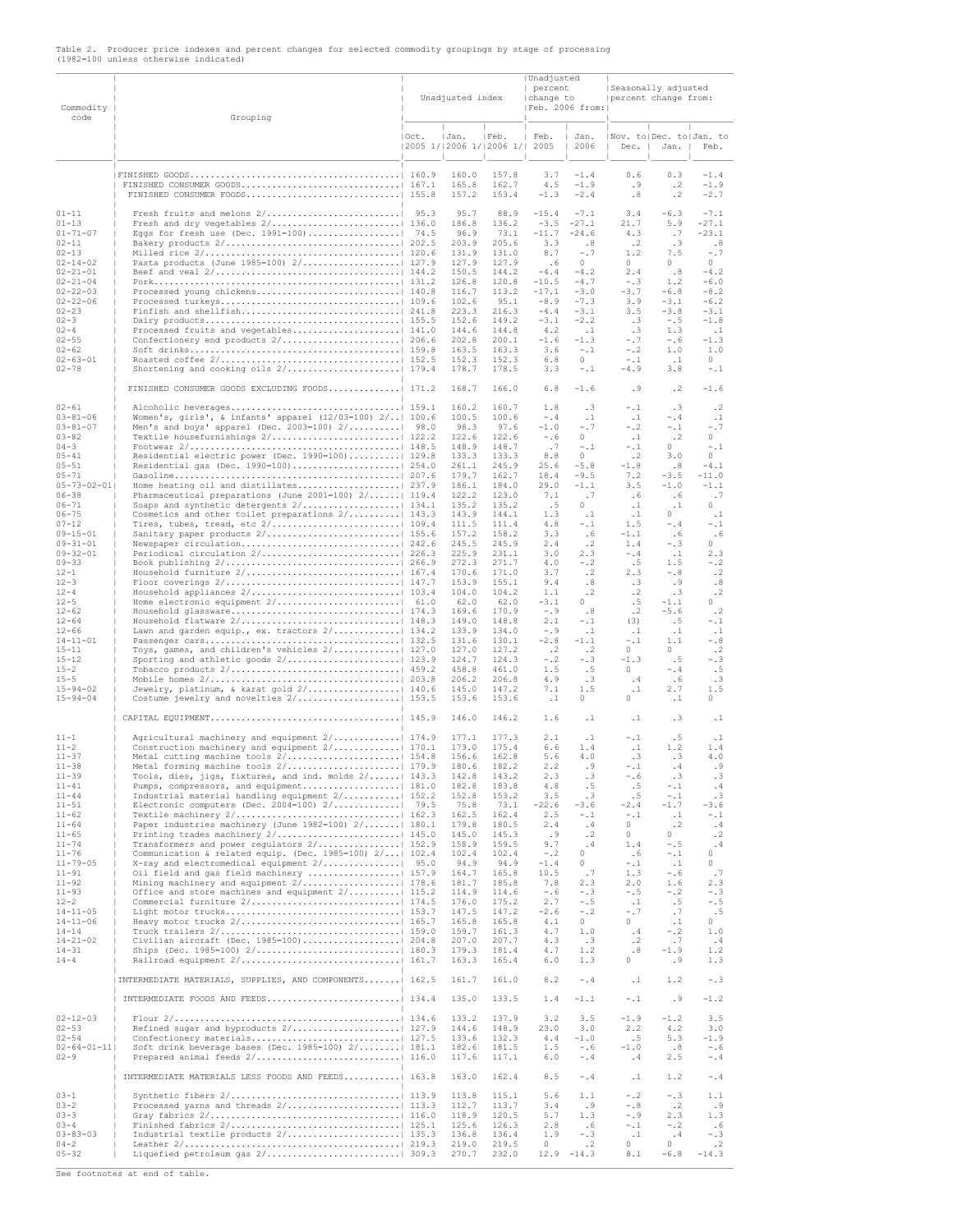|                                       |  |  |  |  |  |  | Table 2. Producer price indexes and percent changes for selected commodity groupings by stage of processing - Continued |  |
|---------------------------------------|--|--|--|--|--|--|-------------------------------------------------------------------------------------------------------------------------|--|
| (1982=100 unless otherwise indicated) |  |  |  |  |  |  |                                                                                                                         |  |

| Commodity<br>code                | Grouping                                                                                          |          | Unadjusted index |                                  | Unadjusted<br>percent<br>change to | Feb. 2006 from:              | Seasonally adjusted<br>percent change from: |                     |                        |
|----------------------------------|---------------------------------------------------------------------------------------------------|----------|------------------|----------------------------------|------------------------------------|------------------------------|---------------------------------------------|---------------------|------------------------|
|                                  |                                                                                                   | $ $ Oct. | Jan.             | Feb.<br> 2005 1/ 2006 1/ 2006 1/ | Feb.<br>2005                       | Jan.<br>2006<br>$\mathbf{I}$ | Nov. to   Dec. to   Jan. to<br>Dec.         | - 11<br>Jan.        | Feb.                   |
|                                  | INTERMEDIATE MATERIALS LESS FOODS AND FEEDS                                                       |          |                  |                                  |                                    |                              |                                             |                     |                        |
| $05 - 42$                        | Commercial electric power 152.6                                                                   |          | 160.4            | 157.7                            | 10.8                               | $-1.7$                       | 0.4                                         | 4.5                 | $-1.0$                 |
| $05 - 43$                        |                                                                                                   |          | 168.6            | 168.1                            | 13.6                               | $- 0.3$                      | $-1$                                        | 4.2                 | $-1.2$                 |
| $05 - 52$<br>$05 - 53$           | Commercial natural gas (Dec. 1990=100)   279.3<br>Industrial natural gas (Dec. $1990=100$ ) 317.0 |          | 285.1<br>305.5   | 267.3<br>281.0                   | 29.1<br>32.6                       | $-6.2$<br>$-8.0$             | $-1.4$<br>$-4.1$                            | $\cdot$ .7<br>5.7   | $-4.4$<br>$-7.0$       |
| $05 - 54$                        | Natural gas to electric utilities (Dec. 1990=100)   259.8                                         |          | 234.9            | 224.9                            | 22.4                               | $-4.3$                       | $-12.1$                                     | $-.4$               | $-6.5$                 |
| $05 - 72 - 03$<br>$05 - 73 - 03$ |                                                                                                   |          | 185.8<br>196.6   | 185.5<br>195.8                   | 39.6<br>31.0                       | $- 0.2$<br>$-$ .4            | $-3.7$<br>2.8                               | 3.4<br>$- 0.2$      | 3.0<br>$-2.5$          |
| $05 - 74$                        |                                                                                                   |          | 179.1            | 181.6                            | 67.5                               | 1.4                          | $-5.4$                                      | $-3.6$              | 1.4                    |
| $06 - 1$                         |                                                                                                   |          | 206.3            | 208.4                            | 16.3                               | 1.0                          | 1.1                                         | 5.6                 | 1.0                    |
| $06 - 21$<br>$06 - 22$           |                                                                                                   |          | 196.1<br>199.5   | 197.1<br>201.6                   | 6.7<br>6.5                         | .5<br>1.1                    | $\cdot$ 2<br>$\cdot$ 1                      | 1.1<br>1.5          | .3<br>1.1              |
| $06 - 31$                        | Medicinal and botanical chemicals 2/  136.9                                                       |          | 137.2            | 139.4                            | 3.1                                | 1.6                          | $\cdot$ 1                                   | 0                   | 1.6                    |
| $06 - 4$<br>$06 - 51$            |                                                                                                   |          | 144.3<br>146.6   | 140.3<br>145.4                   | 1.9<br>7.4                         | $-2.8$<br>$-0.8$             | $-5.1$<br>.3                                | 1.9<br>.6           | $-2.8$<br>$-1.6$       |
| $06 - 52 - 01$                   |                                                                                                   |          | 225.7            | 221.3                            | 21.7                               | $-1.9$                       | $- 0.2$                                     | $-1.9$              | $-3.4$                 |
| $06 - 52 - 02$                   |                                                                                                   |          | 130.8            | 129.7                            | 2.7                                | $-0.8$                       | $- 0.2$                                     | $-2.4$              | $- 0.8$                |
| $06 - 53$<br>$06 - 6$            | Other agricultural chemicals 2/   153.0                                                           |          | 150.8<br>204.8   | 153.7<br>205.7                   | 2.7<br>7.8                         | 1.9<br>.4                    | $-0.7$<br>$-1.2$                            | $-1.3$<br>$-0.8$    | 1.9<br>.4              |
| $07 - 11 - 02$                   |                                                                                                   |          | 159.1            | 164.3                            | 12.1                               | 3.3                          | $- 0.3$                                     | .8                  | 3.3                    |
| $07 - 21$<br>$07 - 22$           | Unsupported plastic film, sheet, & other shapes 2/   168.9                                        |          | 184.4<br>179.8   | 184.5<br>177.3                   | 21.8<br>9.6                        | $\cdot$ 1<br>$-1.4$          | 1.4<br>$- 0.2$                              | 1.1<br>$-1$         | $\cdot$ 1<br>$-1.4$    |
| $07 - 26$                        | Plastic parts and components for manufacturing 2/   120.1                                         |          | 128.2            | 128.0                            | 8.9                                | $- 0.2$                      | $-1.8$                                      | .4                  | $- 0.2$                |
| $08 - 11$                        |                                                                                                   |          | 205.2            | 207.9                            | $-2.5$                             | 1.3                          | 1.6                                         | 4.9                 | 1.3                    |
| $08 - 12$<br>$08 - 2$            |                                                                                                   |          | 196.7<br>200.2   | 196.8<br>201.0                   | $-.4$<br>2.6                       | $\cdot$ 1<br>.4              | $\circ$<br>$\cdot$ 7                        | $- 0.2$<br>. 4      | $\cdot$ 1<br>$\cdot$ 2 |
| $08 - 3$                         |                                                                                                   |          | 181.9            | 180.4                            | $-5.8$                             | $-.8$                        | $- 0.2$                                     | .9                  | $- 0.8$                |
| $09 - 11$<br>$09 - 13$           |                                                                                                   |          | 138.0<br>163.3   | 140.0<br>163.8                   | 2.6<br>5.2                         | 1.4<br>.3                    | .7<br>$-1.1$                                | $-$ .1<br>$\cdot$ 7 | 1.4<br>.3              |
| $09 - 14$                        |                                                                                                   |          | 174.4            | 183.6                            | 2.0                                | 5.3                          | $-$ .4                                      | .7                  | 5.3                    |
| $09 - 15 - 03$<br>$09 - 2$       | Paper boxes and containers 2/ 181.9                                                               |          | 184.8<br>185.0   | 185.7<br>180.0                   | .8<br>$-9.3$                       | .5<br>$-2.7$                 | .5<br>4.3                                   | $\cdot$ 1<br>3.7    | .5<br>$-2.7$           |
| $09 - 37$                        | Commercial printing (June 1982=100) 2/  162.6                                                     |          | 164.0            | 164.5                            | 2.5                                | .3                           | .4                                          | .4                  | .3                     |
| $10 - 15$                        |                                                                                                   |          | 159.7            | 160.9                            | 3.1                                | .8                           | .5                                          | 1.6                 | .8                     |
| $10 - 17$<br>$10 - 22$           | Primary nonferrous metals 2/   167.4                                                              |          | 160.4<br>192.9   | 160.6<br>200.0                   | $-5.5$<br>33.1                     | $\cdot$ 1<br>3.7             | . 4<br>7.0                                  | $-1.2$<br>3.8       | $\cdot$ 1<br>3.7       |
| $10 - 25 - 01$                   |                                                                                                   |          | 169.7            | 173.8                            | 8.8                                | 2.4                          | 1.5                                         | 1.3                 | 2.4                    |
| $10 - 25 - 02$<br>$10 - 26$      |                                                                                                   |          | 281.9<br>190.5   | 297.3<br>193.9                   | 36.4<br>20.4                       | 5.5<br>1.8                   | 5.2<br>4.5                                  | 1.2<br>$- 0.3$      | 5.5<br>1.8             |
| $10 - 3$                         |                                                                                                   |          | 128.5            | 127.7                            | 6.0                                | $-.6$                        | .6                                          | 2.6                 | -.6                    |
| $10 - 4$                         |                                                                                                   |          | 171.2            | 171.3                            | 3.2                                | $\cdot$ 1                    | $\cdot$ 1                                   | .3                  | $\cdot$ 1              |
| $10 - 5$<br>$10 - 6$             | Plumbing fixtures and brass fittings   197.7                                                      |          | 201.6<br>180.9   | 201.5<br>183.2                   | 2.3<br>2.1                         | $\Omega$<br>1.3              | $\Omega$<br>$\cdot$ 1                       | .5<br>. 4           | $- 0.5$<br>1.3         |
| $10 - 7$                         | Fabricated structural metal products 2/   175.7                                                   |          | 177.3            | 177.9                            | 2.1                                | .3                           | .3                                          | $\cdot$ 1           | .3                     |
| $10 - 88$<br>$10 - 89$           | Fabricated ferrous wire products (June 1982=100) 2/.   156.7                                      |          | 158.2<br>138.3   | 159.3<br>138.7                   | 1.1<br>2.4                         | .7<br>.3                     | 0<br>$\cdot$ 1                              | .5<br>.6            | .7<br>.3               |
| $11 - 45$                        | Mechanical power transmission equipment   191.5                                                   |          | 193.8            | 194.1                            | 4.0                                | $\cdot$ 2                    | $- 0.2$                                     | $\cdot$ 2           | $\cdot$ 1              |
| $11 - 48$                        | Air conditioning and refrigeration equipment 2/   148.4                                           |          | 147.2            | 147.2                            | 2.2                                | $\circ$<br>2.2               | $\cdot$ 1                                   | $\cdot$ 3           | $\circ$<br>1.9         |
| $11 - 49 - 02$<br>$11 - 49 - 05$ | Metal valves, ex.fluid power (Dec. 1982=100)   192.7<br>Ball and roller bearings 2/ 189.8         |          | 193.5<br>190.4   | 197.8<br>191.0                   | 5.8<br>5.4                         | .3                           | .4<br>$\cdot$ 1                             | .5<br>$\cdot$ 2     | .3                     |
| $11 - 71$                        |                                                                                                   |          | 192.1            | 186.2                            | 7.4                                | $-3.1$                       | .3                                          | 2.5                 | -3.1                   |
| $11 - 73$<br>$11 - 75$           | Motors, generators, motor generator sets 158.6<br>Switchgear, switchboard, etc., equipment 172.8  |          | 161.3<br>175.0   | 161.0<br>175.7                   | 2.8<br>4.6                         | $- 0.2$<br>.4                | $\cdot$ 1<br>$\cdot$ 1                      | . 6<br>. 9          | $- 0.3$<br>.5          |
| $11 - 78$                        | Electronic components and accessories 2/  86.6                                                    |          | 85.2             | 84.6                             | $-3.9$                             | $-0.7$                       | $-1.0$                                      | .4                  | -.7                    |
| $11 - 94$<br>$11 - 95$           | Internal combustion engines 2/   148.5                                                            |          | 149.8<br>152.2   | 151.2<br>152.3                   | 2.9<br>1.3                         | . 9<br>$\cdot$ 1             | .3<br>$\cdot$ 1                             | .7<br>.4            | .9<br>$\cdot$ 1        |
| $13 - 11$                        |                                                                                                   |          | 113.0            | 112.1                            | 2.1                                | $-$ . $8\,$                  | $\cdot$ 2                                   | .6                  | $-\, . \, 8$           |
| $13 - 22$                        |                                                                                                   |          | 188.3            | 194.0                            | 14.2                               | 3.0                          | .5                                          | 3.5                 | 3.2                    |
| $13 - 3$<br>$13 - 6$             |                                                                                                   |          | 187.8<br>145.1   | 188.3<br>141.8                   | 9.3<br>16.2                        | .3<br>$-2.3$                 | $- 0.3$<br>1.2                              | 1.9<br>3.8          | .4<br>$-2.4$           |
| $13 - 7$                         |                                                                                                   |          | 256.9            | 268.7                            | 24.6                               | 4.6                          | 2.5                                         | 2.5                 | $4\,.6$                |
| $13 - 8$<br>$14 - 12$            |                                                                                                   |          | 149.3            | 150.3                            | 2.7                                | $\cdot$ 7                    | $\cdot$ 2                                   | .7                  | .9                     |
| $14 - 23$                        | Aircraft engines & engine parts (Dec. 1985=100)  166.4                                            |          | 114.5<br>169.8   | 114.9<br>170.0                   | 1.8<br>2.7                         | $\cdot$ 3<br>$\cdot$ 1       | $\cdot$ 2<br>$\cdot$ 1                      | .6<br>.5            | .3<br>-.1              |
| $14 - 25$                        | Aircraft parts & aux.equip., nec (June 1985=100) 2/  156.5                                        |          | 157.0            | 157.0                            | 2.3                                | $\circ$                      | $\cdot$ 2                                   | .3                  | 0                      |
| $15 - 42$<br>$15 - 6$            | Medical/surgical/personal aid devices 159.6                                                       |          | 121.3<br>160.9   | 121.1<br>160.2                   | 1.9<br>1.0                         | $- 0.2$<br>$-$ .4            | $-$ .4<br>.3                                | .3<br>$\cdot$ 1     | $- 0.2$<br>$- 0.5$     |
|                                  |                                                                                                   |          |                  |                                  |                                    |                              |                                             |                     |                        |
|                                  | CRUDE FOODSTUFFS AND FEEDSTUFFS  120.8                                                            |          | 201.4<br>119.3   | 183.5<br>116.6                   | 12.9<br>$-4.0$                     | $-8.9$<br>$-2.3$             | $-2.3$<br>2.5                               | $- 0.5$<br>$-3.0$   | $-9.2$<br>$-3.0$       |
|                                  |                                                                                                   |          |                  |                                  |                                    |                              |                                             |                     |                        |
| $01 - 21$<br>$01 - 22 - 02$      |                                                                                                   |          | 103.5<br>77.8    | 107.8<br>79.2                    | 6.5<br>4.8                         | 4.2<br>1.8                   | $-2.3$<br>10.0                              | $-.4$<br>2.2        | 4.2<br>1.8             |
| $01 - 31$                        |                                                                                                   |          | 135.2            | 131.6                            | $- 0.2$                            | $-2.7$                       | 4.1                                         | $-2.1$              | $-2.7$                 |
| $01 - 32$<br>$01 - 41 - 02$      |                                                                                                   |          | 68.1<br>152.5    | 70.0<br>151.3                    | $-13.8$<br>$-16.3$                 | 2.8<br>$-0.8$                | 3.2<br>$-6.2$                               | $-13.1$<br>$-2.7$   | $-5.1$<br>$-0.8$       |
| $01 - 42$                        |                                                                                                   |          | 122.0            | 115.3                            | 4.5                                | $-5.5$                       | 3.7                                         | $-10.5$             | $-3.3$                 |
| $01 - 6$<br>$01 - 83 - 01 - 31$  |                                                                                                   |          | 109.4<br>96.3    | 103.3<br>96.7                    | $-11.0$<br>5.5                     | $-5.6$<br>. 4                | $-1.5$<br>3.3                               | $\circ$<br>$-4.6$   | $-4.1$<br>.4           |
| $02 - 52 - 01 - 03$              | Cane sugar, raw (Dec. 2003=100) 2/ 118.8                                                          |          | 123.1            | 125.8                            | 25.4                               | 2.2                          | .7                                          | 2.9                 | 2.2                    |
| т<br>п                           |                                                                                                   |          | 259.9            | 230.4                            | 21.5                               | $-11.4$                      | $-4.0$                                      | .5                  | $-11.5$                |
| $01 - 51$                        |                                                                                                   |          | 82.6             | 80.5                             | 11.8                               | $-2.5$                       | $-1.5$                                      | 1.3                 | $-2.5$                 |
| $04 - 1$                         | Hides and skins (June 2001=100) 2/ 188.2                                                          |          | 186.4            | 187.9                            | $-2.5$                             | .8                           | $-1.7$                                      | $\cdot$ 2           | .8                     |
| $05 - 1$<br>$05 - 31$            |                                                                                                   |          | 127.4<br>422.3   | 127.8<br>321.0                   | 12.0<br>26.8                       | .3<br>$-24.0$                | $\circ$<br>$-11.4$                          | 10.1<br>$-1.4$      | .3<br>$-24.0$          |
| $05 - 61$                        |                                                                                                   |          | 168.7            | 160.0                            | 29.1                               | $-5.2$                       | 7.9                                         | 2.6                 | $-5.2$                 |
| $08 - 5$                         |                                                                                                   |          | 195.9<br>214.2   | 198.1                            | $- 0.2$                            | 1.1<br>$-1.0$                | $\cdot$ .7                                  | $-1.3$              | 1.1                    |
| $09 - 12$<br>$10 - 11$           |                                                                                                   |          | 123.1            | 212.0<br>133.0                   | $-11.8$<br>16.6                    | 8.0                          | $-0.6$<br>$-1.1$                            | 1.6<br>3.4          | $-3.6$<br>8.0          |
| $10 - 12$                        |                                                                                                   |          | 296.1            | 321.8                            | 3.9                                | 8.7                          | $-1.4$                                      | $-8.4$              | 7.1                    |
| $10 - 21$<br>$10 - 23 - 01$      | Nonferrous metal ores (Dec. 1983=100) 2/ 163.1                                                    |          | 172.3<br>332.7   | 173.8<br>347.8                   | 27.6<br>59.4                       | .9<br>4.5                    | 7.2<br>$-3.6$                               | 1.2<br>6.7          | .9<br>4.5              |
| $10 - 23 - 02$                   |                                                                                                   |          | 240.4            | 268.9                            | 30.3                               | 11.9                         | 3.4                                         | 7.4                 | 9.5                    |
| $13 - 21$<br>$13 - 99 - 01$      | Construction sand, gravel, and crushed stone   198.5                                              |          | 204.3<br>183.8   | 207.3<br>182.6                   | 8.1<br>6.1                         | 1.5<br>$-0.7$                | .3<br>$- 0.2$                               | 1.3<br>.4           | 1.3<br>$-1.1$          |
|                                  |                                                                                                   |          |                  |                                  |                                    |                              |                                             |                     |                        |

 $\mathcal{L} = \{ \mathcal{L} = \{ \mathcal{L} = \{ \mathcal{L} = \{ \mathcal{L} = \{ \mathcal{L} = \{ \mathcal{L} = \{ \mathcal{L} = \{ \mathcal{L} = \{ \mathcal{L} = \{ \mathcal{L} = \{ \mathcal{L} = \{ \mathcal{L} = \{ \mathcal{L} = \{ \mathcal{L} = \{ \mathcal{L} = \{ \mathcal{L} = \{ \mathcal{L} = \{ \mathcal{L} = \{ \mathcal{L} = \{ \mathcal{L} = \{ \mathcal{L} = \{ \mathcal{L} = \{ \mathcal{L} = \{ \mathcal{$ 

1/ The indexes for October 2005 have been recalculated to incorporate late and the seasonally adjusted.<br>
reports and corrections by respondents. All indexes are subject to the available.<br>
revision 4 months after original p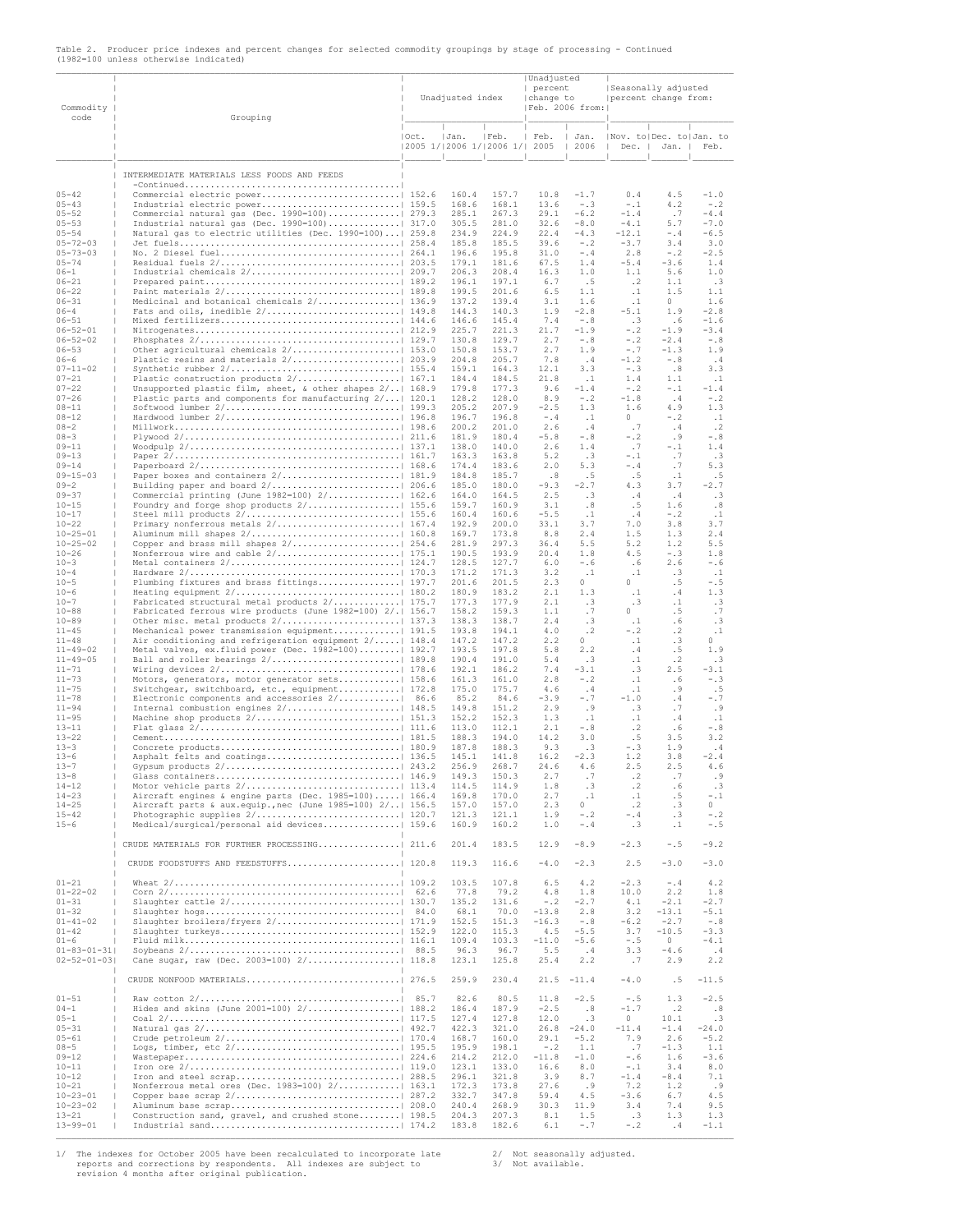# Table 3. Producer Price Indexes for selected commodity groupings (1982=100 unless otherwise indicated)

| Commodity                                                                                      |                                                                                                                                                                                                                                                                                                                                                                                                                                                                                                                                                     | Unadjusted index 1/                                                                                                                           |                                                                                                                                     |                                                                                                                                     |  |  |  |
|------------------------------------------------------------------------------------------------|-----------------------------------------------------------------------------------------------------------------------------------------------------------------------------------------------------------------------------------------------------------------------------------------------------------------------------------------------------------------------------------------------------------------------------------------------------------------------------------------------------------------------------------------------------|-----------------------------------------------------------------------------------------------------------------------------------------------|-------------------------------------------------------------------------------------------------------------------------------------|-------------------------------------------------------------------------------------------------------------------------------------|--|--|--|
| code                                                                                           | Grouping                                                                                                                                                                                                                                                                                                                                                                                                                                                                                                                                            | Oct. 2005<br>$\mathbf{1}$                                                                                                                     |                                                                                                                                     | Jan. 2006   Feb. 2006                                                                                                               |  |  |  |
|                                                                                                | Finished Goods $(1967=100)$<br>All commodities                                                                                                                                                                                                                                                                                                                                                                                                                                                                                                      | 451.7<br>166.2                                                                                                                                | 449.0<br>164.6                                                                                                                      | 442.9<br>161.9                                                                                                                      |  |  |  |
|                                                                                                | MAJOR COMMODITY GROUPS                                                                                                                                                                                                                                                                                                                                                                                                                                                                                                                              |                                                                                                                                               |                                                                                                                                     |                                                                                                                                     |  |  |  |
| 01<br>02                                                                                       | Farm products and processed foods and feeds<br>Farm products<br>Processed foods and feeds                                                                                                                                                                                                                                                                                                                                                                                                                                                           | 140.8<br>115.7<br>153.9                                                                                                                       | 141.3<br>117.5<br>153.7                                                                                                             | 138.4<br>112.0<br>152.1                                                                                                             |  |  |  |
| 03<br>04<br>05<br>06<br>07<br>08<br>09<br>10<br>11<br>12<br>13<br>14<br>15                     | Industrial commodities<br>Textile products and apparel<br>Hides, skins, leather, and related products <br>Fuels and related products and power<br>Chemicals and allied products $2/$<br>Rubber and plastic products <br>Lumber and wood products <br>Pulp, paper, and allied products<br>Metals and metal products <br>Machinery and equipment<br>Furniture and household durables <br>Nonmetallic mineral products <br>Transportation equipment <br>Miscellaneous products <br>Industrial commodities less fuels and related<br>products and power | 170.6<br>123.3<br>165.3<br>ш<br>190.7<br>202.3<br>146.8<br>198.0<br>203.5<br>161.9<br>123.9<br>140.0<br>т<br>167.4<br>152.9<br>198.0<br>160.5 | 168.6<br>123.9<br>165.1<br>176.9<br>203.1<br>153.5<br>197.3<br>205.4<br>167.7<br>124.1<br>142.0<br>173.2<br>152.5<br>202.7<br>162.4 | 166.0<br>124.2<br>165.5<br>164.1<br>204.6<br>153.8<br>198.5<br>206.9<br>170.6<br>124.1<br>142.2<br>174.5<br>152.4<br>202.9<br>163.2 |  |  |  |
|                                                                                                |                                                                                                                                                                                                                                                                                                                                                                                                                                                                                                                                                     |                                                                                                                                               |                                                                                                                                     |                                                                                                                                     |  |  |  |
| $01 - 1$<br>$01 - 2$                                                                           | OTHER COMMODITY GROUPINGS<br>Fruits and melons, fresh and dry vegetables,<br>and tree nuts                                                                                                                                                                                                                                                                                                                                                                                                                                                          | 125.8<br>76.1                                                                                                                                 | 146.0<br>85.1                                                                                                                       | 119.9<br>87.2                                                                                                                       |  |  |  |
| $01 - 3$<br>$01 - 4$<br>$01 - 5$<br>$01 - 7$<br>$01 - 8$<br>$01 - 83$                          | Slaughter livestock<br>  Slaughter poultry<br>  Plant and animal fibers<br>Hay, hayseeds, and oilseeds                                                                                                                                                                                                                                                                                                                                                                                                                                              | 118.8<br>165.6<br>86.3<br>87.1<br>115.9<br>98.5                                                                                               | 117.5<br>144.4<br>83.2<br>108.2<br>120.0<br>106.2                                                                                   | 115.5<br>142.1<br>81.0<br>81.9<br>120.9<br>106.1                                                                                    |  |  |  |
| $01 - 9$<br>$02 - 1$<br>$02 - 2$<br>$02 - 22$<br>$02 - 5$<br>$02 - 6$<br>$02 - 63$<br>$02 - 7$ | Other farm products<br>  Cereal and bakery products <br>  Meats, poultry, and fish<br>  Processed poultry<br>  Sugar and confectionery <br>  Beverages and beverage materials <br>  Packaged beverage materials                                                                                                                                                                                                                                                                                                                                     | 177.6<br>143.6<br>т<br>131.5<br>162.7<br>159.7<br>151.4<br>т<br>178.4                                                                         | 180.0<br>140.0<br>117.2<br>166.0<br>161.8<br>151.6<br>171.5                                                                         | 181.3<br>135.4<br>114.3<br>165.5<br>161.9<br>151.6<br>170.4                                                                         |  |  |  |
| $03 - 81$<br>$04 - 4$<br>$05 - 3$<br>$05 - 4$<br>$05 - 7$<br>$06 - 3$<br>$06 - 5$              | Other leather and related products <br>  Electric power<br>  Refined petroleum products <br>  Drugs and pharmaceuticals <br>Agricultural chemicals and products                                                                                                                                                                                                                                                                                                                                                                                     | 125.5<br>151.9<br>447.6<br>ш<br>153.5<br>214.9<br>301.6<br>157.8                                                                              | 125.8<br>152.1<br>384.6<br>159.8<br>177.2<br>307.1<br>159.8                                                                         | 125.6<br>152.4<br>296.8<br>158.8<br>169.7<br>309.7<br>159.8                                                                         |  |  |  |
| $06 - 7$<br>$07 - 1$<br>$07 - 11$<br>$07 - 13$<br>$07 - 2$<br>$08 - 1$                         | Other chemicals and allied products<br>Rubber and rubber products <br>Rubber, except natural rubber<br>  Miscellaneous rubber products <br>  Plastic products                                                                                                                                                                                                                                                                                                                                                                                       | 153.5<br>131.4<br>154.6<br>147.6<br>157.4<br>195.8                                                                                            | 155.8<br>134.2<br>158.3<br>150.8<br>166.0<br>199.7                                                                                  | 156.8<br>134.9<br>163.5<br>150.6<br>166.2<br>201.5                                                                                  |  |  |  |
| $09 - 1$<br>$09 - 15$<br>$10 - 1$<br>$10 - 2$<br>$10 - 25$                                     | Pulp, paper, and products, excluding building  <br>paper and board<br>  Converted paper and paperboard products <br>Nonferrous metals<br>  Nonferrous mill shapes                                                                                                                                                                                                                                                                                                                                                                                   | 169.3<br>176.3<br>168.0<br>171.6<br>170.9                                                                                                     | 172.2<br>180.0<br>172.3<br>186.9<br>181.6                                                                                           | 173.9<br>180.7<br>175.4<br>194.0<br>189.6                                                                                           |  |  |  |
| $11 - 3$<br>$11 - 4$<br>$11 - 6$<br>$11 - 7$<br>$11 - 9$<br>$12 - 6$                           | Metalworking machinery and equipment <br>  General purpose machinery and equipment <br>Special industry machinery<br>  Electrical machinery and equipment <br>  Miscellaneous machinery and equipment <br>  Other household durable goods                                                                                                                                                                                                                                                                                                           | 158.6<br>170.7<br>174.9<br>113.0<br>146.0<br>163.5                                                                                            | 159.8<br>171.6<br>175.9<br>112.6<br>147.3<br>163.7                                                                                  | 160.9<br>172.3<br>176.4<br>112.2<br>148.4<br>164.5                                                                                  |  |  |  |
| $13 - 2$<br>$14 - 1$<br>$15 - 1$<br>$15 - 4$<br>$15 - 9$                                       | Concrete ingredients<br>  Motor vehicles and equipment <br>  Toys, sporting goods, small arms, etc <br>  Photographic equipment and supplies <br>  Other miscellaneous products                                                                                                                                                                                                                                                                                                                                                                     | 188.9<br>133.3<br>134.0<br>106.0<br>148.0                                                                                                     | 195.0<br>132.1<br>134.7<br>106.3<br>150.8                                                                                           | 199.0<br>131.8<br>134.9<br>106.2<br>150.2                                                                                           |  |  |  |

1/ Data for October 2005 have been revised to reflect the availability of late reports and corrections by respondents. All data are subject to revision 4 months after original

publication. 2/ Prices of some items in this grouping are lagged 1 month.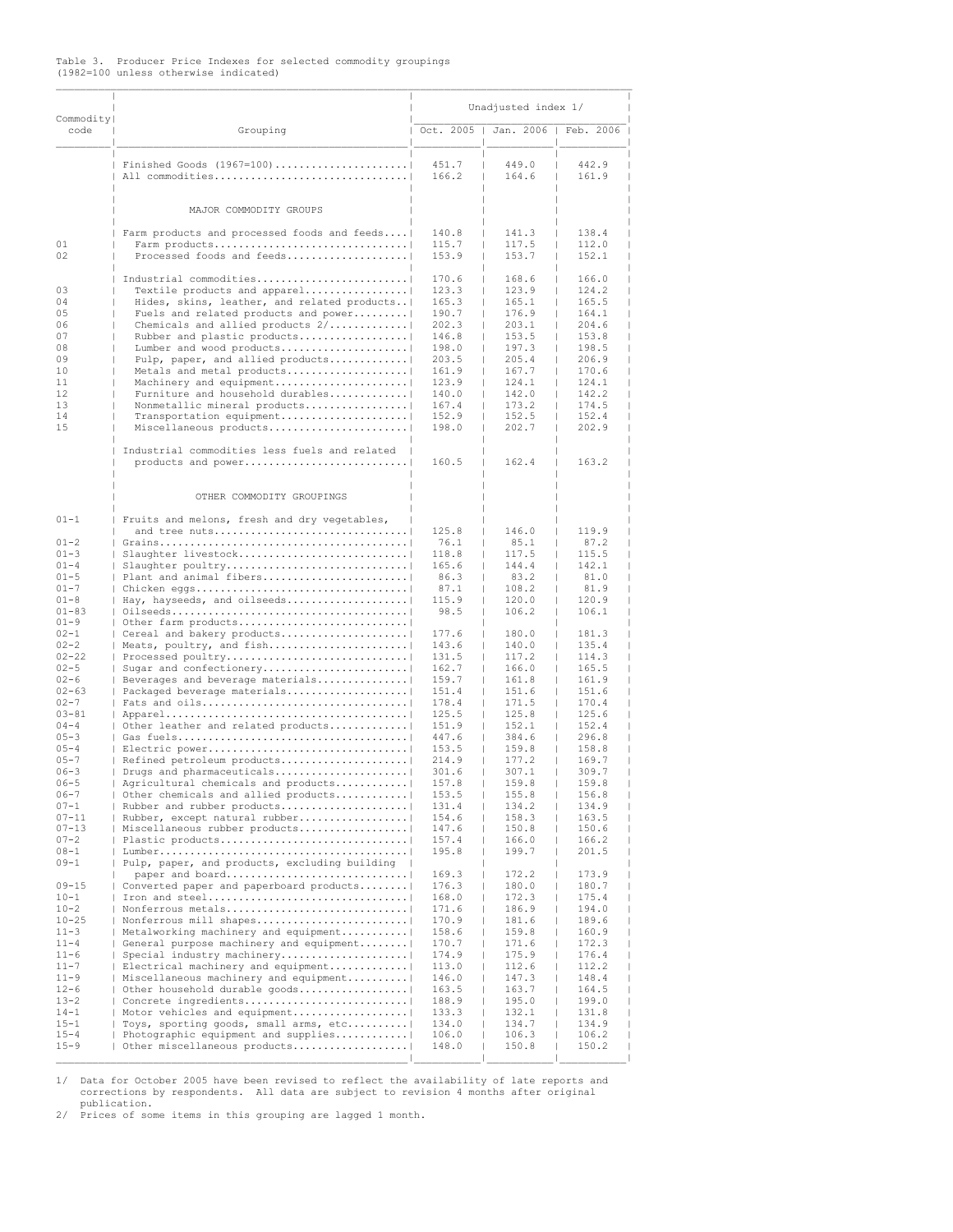| Industry      | Industry 1/                                                                                             | Index |       | Index                                     |                | Percent change<br> to Feb. 2006 from: |                      |  |
|---------------|---------------------------------------------------------------------------------------------------------|-------|-------|-------------------------------------------|----------------|---------------------------------------|----------------------|--|
| code          |                                                                                                         | base  | IOct. | Jan.<br>$ 2005 \t2/ 2006 \t2/ 2006 \t2/ $ | IFeb.          | Feb.<br>2005                          | Jan.<br>2006         |  |
|               | Total mining industries   12/84  254.3                                                                  |       |       | 237.7                                     | 207.3          | 24.7                                  | $-12.8$              |  |
| 211           |                                                                                                         |       |       | 314.9                                     | 259.0          | 25.9                                  | $-17.8$              |  |
| 212           | Mining (except oil & gas)  12/03  130.4                                                                 |       |       | 136.2                                     | 138.2          | 14.2                                  | 1.5                  |  |
| 213           |                                                                                                         |       |       | 161.5                                     | 162.5          | 33.0                                  | .6                   |  |
|               | Total manufacturing industries   12/84  156.6                                                           |       |       | 154.1                                     | 153.5          | 4.4                                   | $-$ .4               |  |
| 311<br>312    | Food mfg  12/84  146.7                                                                                  |       |       | 146.5<br>106.2                            | 145.0<br>106.5 | 0<br>2.4                              | $-1.0$<br>.3         |  |
| 313           |                                                                                                         |       |       | 105.5                                     | 106.1          | 3.6                                   | .6                   |  |
| 314           |                                                                                                         |       |       | 108.1                                     | 108.4          | 4.6                                   | .3                   |  |
| 315           |                                                                                                         |       |       | 100.4                                     | 100.2          | 0                                     | $- 0.2$              |  |
| 316           | Leather & allied product $mfg$   12/84  144.7                                                           |       |       | 145.0                                     | 145.2          | .7                                    | $\cdot$ 1            |  |
| 321           | Wood products manufacturing $ 12/03 $ 110.7                                                             |       |       | 109.8                                     | 110.2          | 1.3                                   | .4                   |  |
| 322           |                                                                                                         |       |       | 108.1                                     | 109.1          | 2.4                                   | .9                   |  |
| 323           | Printing and related support activities  12/03  103.7<br>Petroleum and coal products mfg   12/84  259.5 |       |       | 104.7                                     | 105.1          | 2.6                                   | .4                   |  |
| 324<br>325    |                                                                                                         |       |       | 215.6<br>195.0                            | 206.3<br>197.1 | 26.1<br>7.5                           | $-4.3$<br>1.1        |  |
| 326           | Plastics and rubber products mfg  12/84  143.7                                                          |       |       | 149.5                                     | 149.6          | 8.1                                   | $\cdot$ 1            |  |
| 327           | Nonmetallic mineral product mfg   12/84  154.3                                                          |       |       | 158.9                                     | 160.4          | 7.7                                   | .9                   |  |
| 331           |                                                                                                         |       |       | 162.3                                     | 165.0          | 3.4                                   | 1.7                  |  |
| 332           | Fabricated metal product $mfg$   12/84  150.5                                                           |       |       | 151.9                                     | 152.4          | 2.8                                   | .3                   |  |
| 333           |                                                                                                         |       |       | 107.3                                     | 107.7          | 3.1                                   | .4                   |  |
| 334           | Computer & electronic product mfg  12/03  97.0                                                          |       |       | 96.5                                      | 96.4           | $-1.8$                                | $-$ .1               |  |
| 335           | Electrical equip, appliance & component mfg. $ 12/03 $ 109.0                                            |       |       | 112.2                                     | 112.3          | 5.3                                   | $\cdot$ 1            |  |
| 336           | Transportation equipment $mfg$   12/03  103.9                                                           |       |       | 103.3                                     | 103.1<br>161.0 | .5                                    | $- 0.2$              |  |
| 337<br>339    | Furniture & related product mfg  12/84  159.2                                                           |       |       | 160.9<br>104.2                            | 103.9          | 3.1<br>1.4                            | $\cdot$ 1<br>$- 0.3$ |  |
|               | Wholesale trade industries                                                                              |       |       |                                           |                |                                       |                      |  |
| 423           | Merchant wholesalers, durable goods   06/04  102.3                                                      |       |       | 103.9                                     | 105.0          | 1.4                                   | 1.1                  |  |
| 424           | Merchant wholesalers, nondurable goods   06/05  99.7                                                    |       |       | 100.1                                     | 102.2          | (3)                                   | 2.1                  |  |
| 425           | Wholesale trade agents and brokers   06/05                                                              |       | 99.2  | 101.6                                     | 101.9          | (3)                                   | .3                   |  |
|               | Retail trade industries                                                                                 |       |       |                                           |                |                                       |                      |  |
| 441           | Motor vehicle and parts dealers   12/03  107.4                                                          |       |       | 107.6                                     | 108.6          | 1.8                                   | . 9                  |  |
| 442           | Furniture and home furnishings stores $ 12/03 $ 115.1                                                   |       |       | 115.6                                     | 114.0          | 6.9                                   | $-1.4$               |  |
| 443<br>444    | Electronics and appliance stores $ 12/03 $ 100.2<br>Bldg material and garden equip and supp             |       |       | 97.1                                      | 92.1           | $-8.1$                                | $-5.1$               |  |
|               |                                                                                                         |       |       | 110.4                                     | 113.7          | 2.5                                   | 3.0                  |  |
| 445           | Food and beverage stores $ 12/99 $ 135.0                                                                |       |       | 133.7                                     | 132.4          | 1.9                                   | $-1.0$               |  |
| 446<br>447    | Health and personal care stores  12/03  107.0                                                           |       |       | 114.1                                     | 115.0          | 8.9                                   | .8                   |  |
| 448           | Clothing and clothing accessories stores  12/03  103.9                                                  |       | 64.6  | 44.4<br>102.5                             | 61.0<br>100.3  | 22.5<br>$-2.1$                        | 37.4<br>$-2.1$       |  |
| 451           | Sporting goods, hobby, book and music stores   12/03  96.5                                              |       |       | 98.1                                      | 97.2           | $-$ , 4                               | $-.9$                |  |
| 452           |                                                                                                         |       |       | 104.7                                     | 105.7          | $-2.3$                                | 1.0                  |  |
| 454           |                                                                                                         |       |       | 125.8                                     | 124.8          | 1.8                                   | $-0.8$               |  |
|               | Transportation and warehousing                                                                          |       |       |                                           |                |                                       |                      |  |
| 481           |                                                                                                         |       |       | 178.2                                     | 178.6          | 8.6                                   | $\cdot$ 2            |  |
| 482           | Rail transportation   12/96  130.6                                                                      |       |       | 131.2                                     | 130.9          | 10.6                                  | $-.2$                |  |
| 483<br>484    | Water transportation   12/03  109.7<br>  Truck transportation   12/03  112.1                            |       |       | 108.4<br>111.3                            | 109.9<br>111.1 | 5.4<br>4.7                            | 1.4<br>$-$ .2        |  |
| 486110        | Pipeline transportation of crude oil   06/86  127.9                                                     |       |       | 130.9                                     | 130.9          | 6.3                                   | $\circ$              |  |
| 486910        | Pipeline transportation of refined petroleum                                                            |       |       |                                           |                |                                       |                      |  |
|               |                                                                                                         |       |       | 121.9                                     | 121.9          | 2.9                                   | $\Omega$             |  |
| 488<br>491    | Transportation support activities   12/03  106.1                                                        |       |       | 105.6<br>164.7                            | 105.9<br>164.7 | 3.2<br>6.3                            | .3<br>$\circ$        |  |
| 492           | Couriers and messengers   12/03  115.4                                                                  |       |       | 120.2                                     | 120.2          | 7.2                                   | $\Omega$             |  |
|               | Utilities                                                                                               |       |       |                                           |                |                                       |                      |  |
| 221           |                                                                                                         |       |       | 131.2                                     | 127.1          | 18.2                                  | $-3.1$               |  |
|               | Health care and social assistance                                                                       |       |       |                                           |                |                                       |                      |  |
| 6211          |                                                                                                         |       |       | 116.5                                     | 116.7          | .7                                    | $\cdot$ 2            |  |
| 6215          | Medical and diagnostic laboratories   12/03  104.4                                                      |       |       | 104.4                                     | 104.4          | $\cdot$ 2                             | $\circ$              |  |
| 6216          | Home health care services   12/96  121.6                                                                |       |       | 122.0                                     | 122.0          | .8                                    | $\Omega$             |  |
| 622           |                                                                                                         |       |       | 150.5                                     | 151.0          | 3.7                                   | .3                   |  |
| 6231<br>62321 | Nursing care facilities   12/03  107.5<br>Residential mental retardation facilities  12/03  104.7       |       |       | 107.6<br>105.5                            | 107.9<br>105.6 | 2.4<br>1.8                            | .3<br>$\cdot$ 1      |  |
|               |                                                                                                         |       |       |                                           |                |                                       |                      |  |

#### Table 4. Producer price indexes for the net output of selected industries and industry groups, not seasonally adjusted

See footnotes at end of table.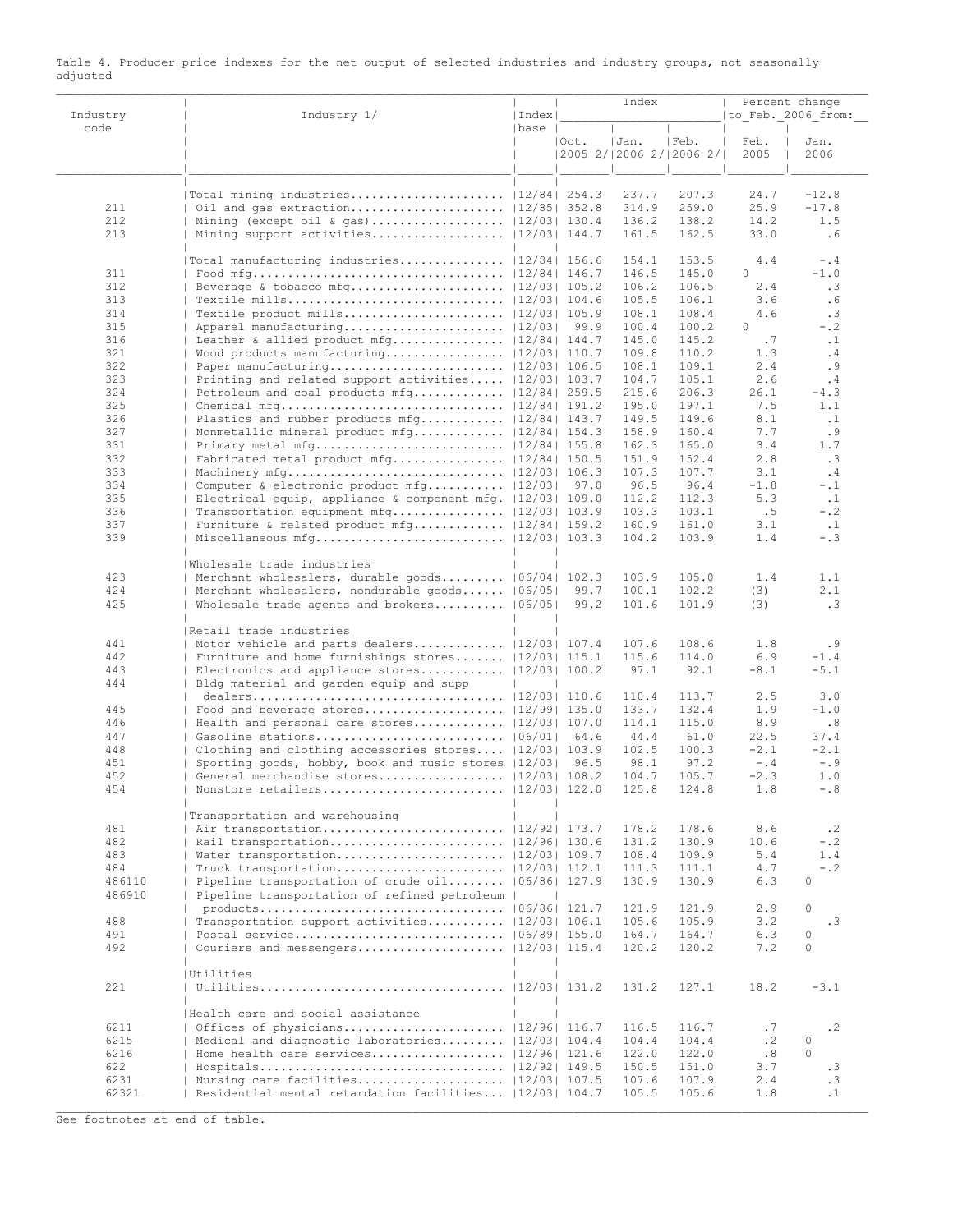Table 4. Producer price indexes for the net output of selected industries and industry groups, not seasonally adjusted - Continued

|          |                                                                                       |       |           | Index                   |                    |        | Percent change  |
|----------|---------------------------------------------------------------------------------------|-------|-----------|-------------------------|--------------------|--------|-----------------|
| Industry | Industry 1/                                                                           |       | I Index I |                         | to Feb. 2006 from: |        |                 |
| code     |                                                                                       | lbase |           |                         |                    |        |                 |
|          |                                                                                       |       | IOct.     | IJan.                   | IFeb.              | Feb.   | Jan.            |
|          |                                                                                       |       |           | 2005 2/ 2006 2/ 2006 2/ |                    | 2005   | 2006            |
|          | Other services industries                                                             |       |           |                         |                    |        |                 |
| 511      | Publishing industries, except Internet  12/03  104.9                                  |       |           | 105.4                   | 105.9              | 2.4    | 0.5             |
| 515      | Broadcasting, except Internet   12/03  104.6                                          |       |           | 100.5                   | 100.3              | $-0.2$ | $- 0.2$         |
| 517      | $Telecommunication s \ldots \ldots \ldots \ldots \ldots \ldots \ldots \qquad  12/03 $ |       | 97.7      | 97.3                    | 97.0               | $-1.1$ | $- 0.3$         |
| 5182     | Data processing and related services $ 12/03 $                                        |       | 99.0      | 99.0                    | 99.4               | .6     | $\cdot$ 4       |
| 5221     | Depository credit intermediation  12/03  106.6                                        |       |           | 110.2                   | 109.4              | 8.6    | $-0.7$          |
| 523      | Security, commodity contracts and like                                                |       |           |                         |                    |        |                 |
|          |                                                                                       |       |           | 112.4                   | 112.7              | 2.6    | .3              |
| 524      | Insurance carriers and related activities 112/031 105.1                               |       |           | 105.5                   | 105.7              | 1.9    | .2 <sub>2</sub> |
| 5312     | Offices of real estate agents and brokers  12/03  110.5                               |       |           | 110.3                   | 110.7              | 4.4    | .4              |
| 5321     | Automotive equipment rental and leasing   06/01  111.0                                |       |           | 113.5                   | 115.3              | 7.9    | 1.6             |
| 5411     |                                                                                       |       |           | 143.1                   | 143.9              | 5.0    | .6              |
| 541211   | Offices of certified public accountants  12/03  104.0                                 |       |           | 103.5                   | 106.8              | 3.9    | 3.2             |
| 5413     | Architectural, engineering and related                                                |       |           |                         |                    |        |                 |
|          |                                                                                       |       |           | 131.3                   | 132.9              | 3.3    | 1.2             |
| 54181    |                                                                                       |       |           | 104.4                   | 104.6              | 3.6    | $\cdot$ 2       |
| 5613     |                                                                                       |       |           | 117.9                   | 118.3              | 2.2    | $\cdot$ 3       |
| 56151    |                                                                                       |       | 96.7      | 99.0                    | 98.7               | 5.3    | $-0.3$          |
| 56172    | Janitorial services   12/03  101.8                                                    |       |           | 102.7                   | 102.7              | .9     | $\bigcap$       |
| 5621     |                                                                                       |       |           | 103.4                   | 104.6              | 3.1    | 1.2             |
| 721      |                                                                                       |       |           | 133.2                   | 131.5              | 1.9    | $-1.3$          |

1/ Indexes in this table are derived from the net-output-weighted industry price indexes. Because of differences in coverage and aggregation methodology, they will generally not match the movements of similarly titled indexes which are derived from traditional commodity groupings.

2/ The indexes for October 2005 have been recalculated to incorporate late reports and corrections by respondents. All indexes are subject to revision 4 months after original publication.

3/ Not available. Note: NAICS 2002 replaced the SIC system beginning with the release of PPI data for January 2004.